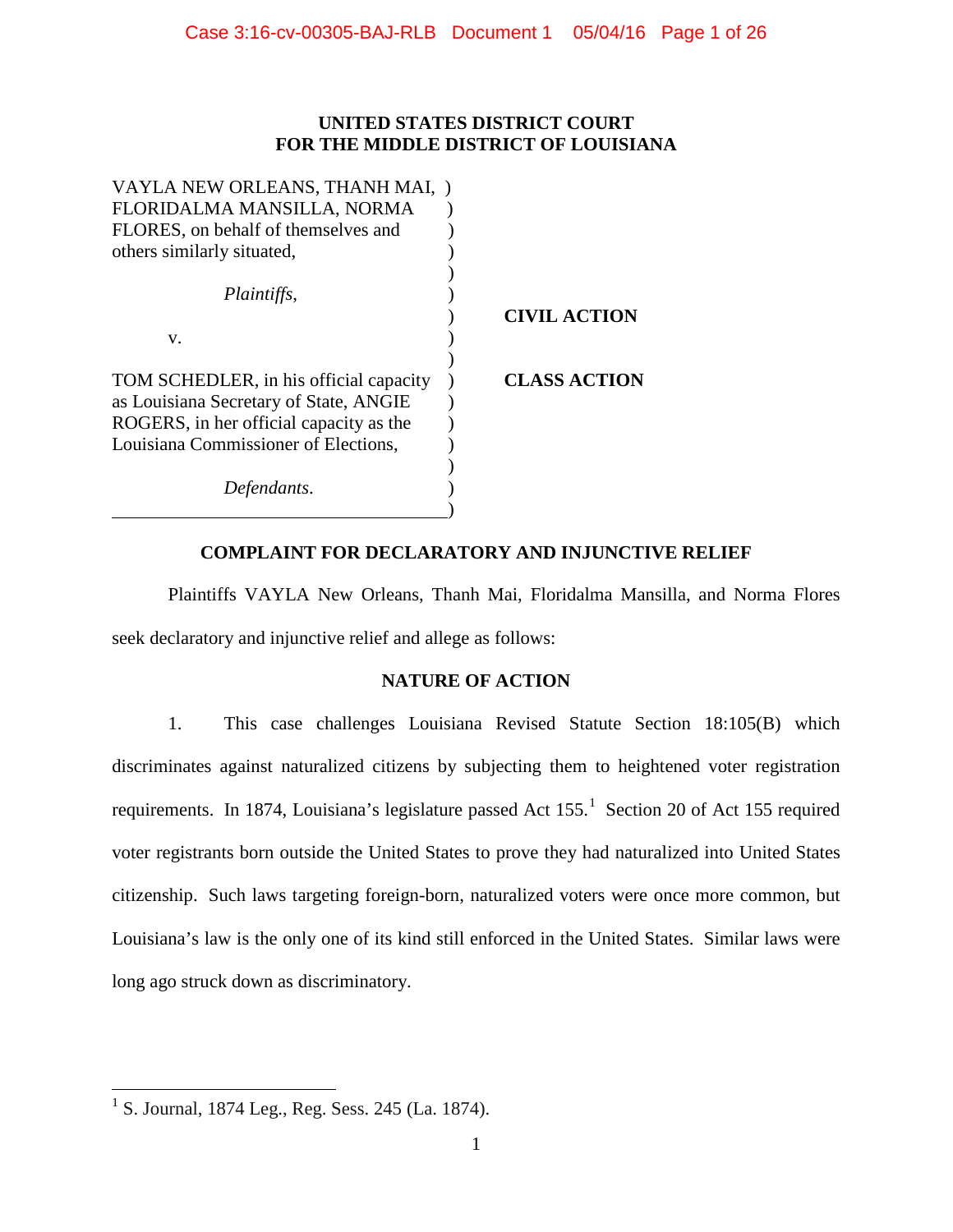## Case 3:16-cv-00305-BAJ-RLB Document 1 05/04/16 Page 2 of 26

2. Section 18:105(B) requires naturalized U.S. citizens to go through an extra step to register to vote that is not required of native-born U.S. citizens. After a foreign-born, naturalized U.S. citizen submits a voter registration application, Defendants or their agents give the applicant notice that he or she must present documentary proof of citizenship or their voter registration application will be rejected. Typically, the applicant has 10 days in which to comply with this notice.

3. Section 18:105(B) violates the Equal Protection Clause of the Fourteenth Amendment to the U.S. Constitution and Title III of the Civil Rights Act of 1964, 52 U.S.C. § 10101(a)(2)(A), by unlawfully discriminating on the basis of national origin against naturalized citizens registering to vote by arbitrarily subjecting them to heightened voter registration requirements. Section 18:105(B) also conflicts with the National Voter Registration Act and therefore is preempted by the Elections Clause of the United States Constitution, art. I, § 4 cl. 1, and the National Voter Registration Act of 1994, 52 U.S.C. §§ 20501 *et seq*.

4. Additionally, Louisiana's discriminatory documentary proof of citizenship requirement suppresses naturalized citizens' participation in elections. Many naturalized voters are hindered in complying with this discriminatory law by language barriers, unfamiliarity with the registration process, transportation issues, tight deadlines and work and family obligations. Organizations that serve naturalized citizens face increased expenses from registering community members, explaining the law and shuttling registrants to parish Registrars' offices so they can present their citizenship papers.

5. The individually named Plaintiffs bring this action on behalf of themselves and a class of all others similarly situated to obtain a declaration that Section 18:105(B) violates the U.S. Constitution and federal law and preliminary and permanent injunctive relief.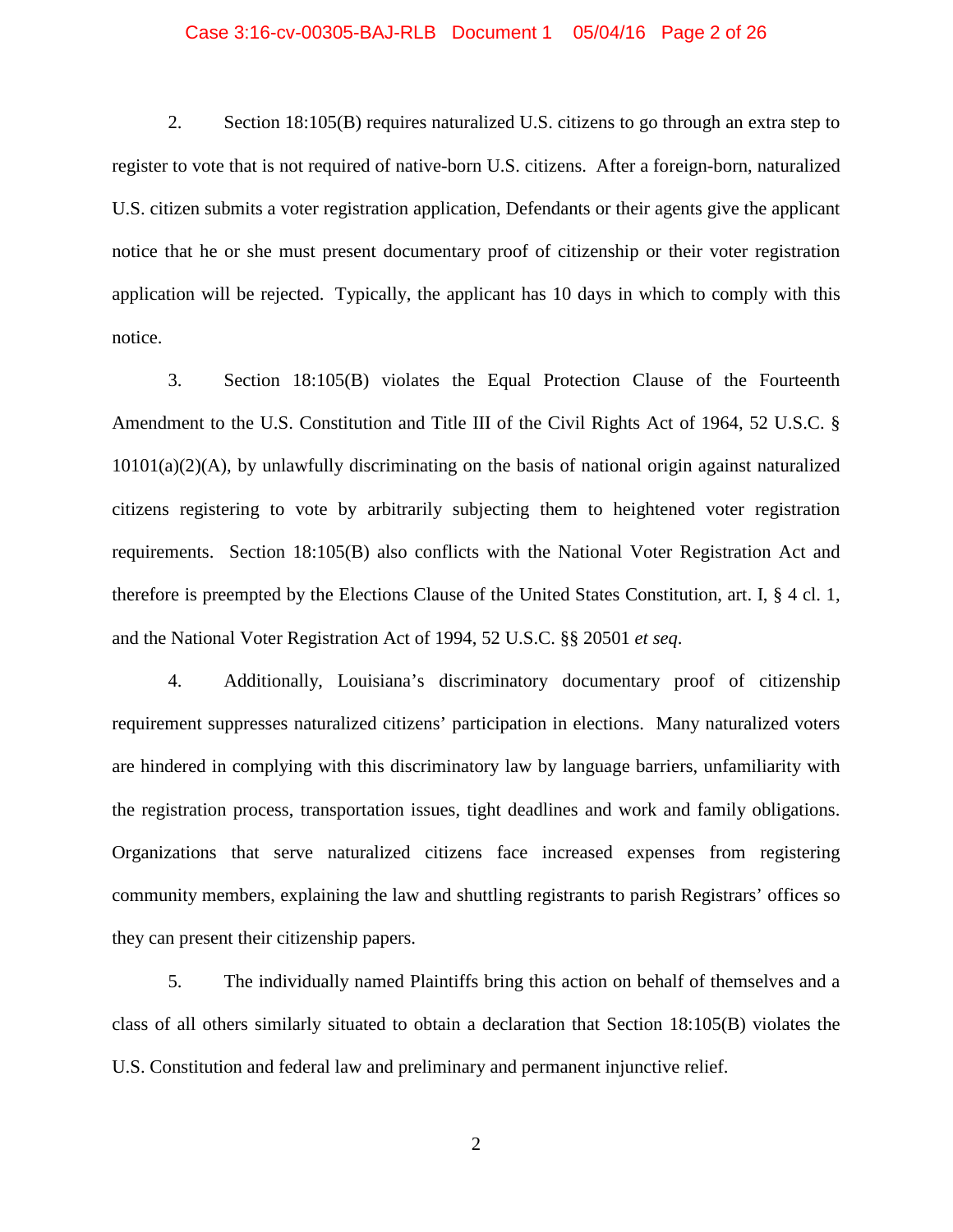#### Case 3:16-cv-00305-BAJ-RLB Document 1 05/04/16 Page 3 of 26

6. Section 18:105(B) subjects thousands of Louisianans, including Plaintiffs and members of the proposed class, to irreparable harm by infringing upon their right to vote and discriminating against them on the basis of national origin. The law also conflicts with federal law, which affords naturalized citizens a simpler way of registering. Plaintiffs and members of the proposed class will continue to suffer serious and irreparable harm if Section 18:105(B) is not enjoined.

### **JURISDICTION AND VENUE**

7. This Court has jurisdiction over Plaintiffs' federal claims pursuant to 28 U.S.C. §§ 1331, 1343, and 1357 because this case arises under the United States Constitution and federal laws and because this case seeks equitable and other relief for the deprivation of rights under color of state law.

8. This Court has jurisdiction to award attorneys' fees and costs pursuant to 42 U.S.C. § 1988.

9. This Court has jurisdiction to grant declaratory relief pursuant to 28 U.S.C. §§ 2201 and 2202.

10. This Court has personal jurisdiction over Defendant Tom Schedler, the Louisiana Secretary of State, and Defendant Angie Rogers, the Louisiana Commissioner of Elections, who are sued in their official capacities. Both Secretary Schedler and Commissioner Rogers are state officials who reside in Louisiana and work in Baton Rouge, Louisiana.

11. Venue is appropriate in the Middle District of Louisiana, under 28 U.S.C. § 1391(b)(1), because Defendants Secretary Schedler and Commissioner Rogers are state officials working in Baton Rouge, Louisiana. A substantial part of the events giving rise to these claims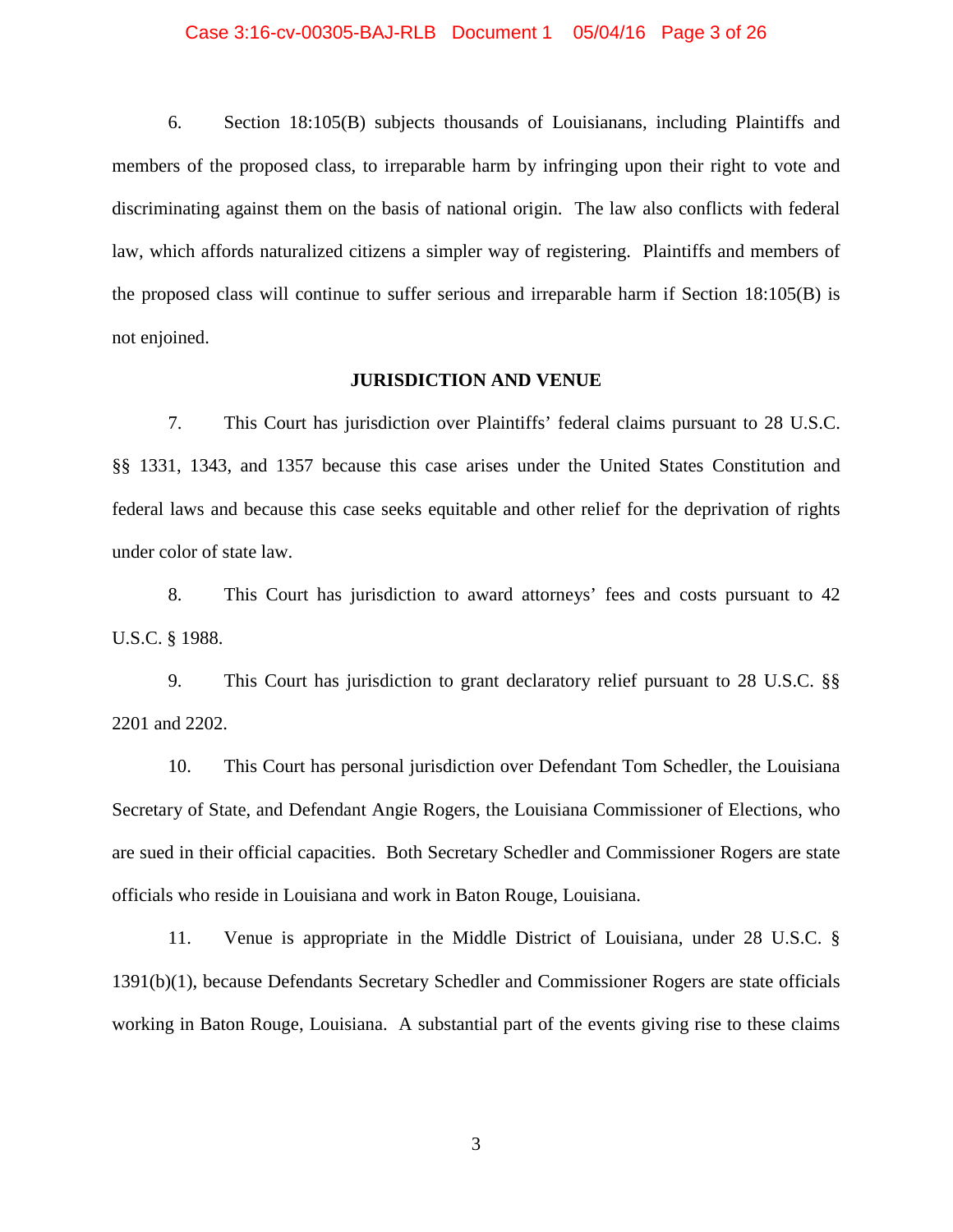## Case 3:16-cv-00305-BAJ-RLB Document 1 05/04/16 Page 4 of 26

occurred and continues to occur in this district, making venue also proper under 28 U.S.C. § 1391(b)(2).

## **PARTIES**

12. Plaintiff VAYLA New Orleans ("VAYLA") is a multi-racial, community-based, non-profit organization in New Orleans whose mission includes empowering community members to participate in elections and make decisions to improve the quality of their lives. VAYLA acts to carry out its mission through voter registration and removing barriers to voting through organizing and advocacy. Since 2006, VAYLA has conducted voter registration drives at churches, festivals, grocery stores and other venues and events. It helps register its members who are taking citizenship and English as a Second Language classes once they become eligible to vote.

13. The community VAYLA works with includes many naturalized citizens. Therefore, in order to fulfill its mission and register community members to vote, VAYLA has had to divert additional time, money, and other resources to its voter registration program in order to comply with Section 18:105(B). Instead of simply collecting and submitting voter registration forms as they do for native-born applicants, VAYLA must follow up with the naturalized individuals who have submitted registration forms and drive them to the appropriate parish Registrar of Voters office so that they can present documentary proof of citizenship in person. The organization has also suffered reputational harm due to Section 18:105(B) since community members, including VAYLA's own members, became frustrated with the process and believed they had been misled by a trusted local organization because they were not registered to vote after applying.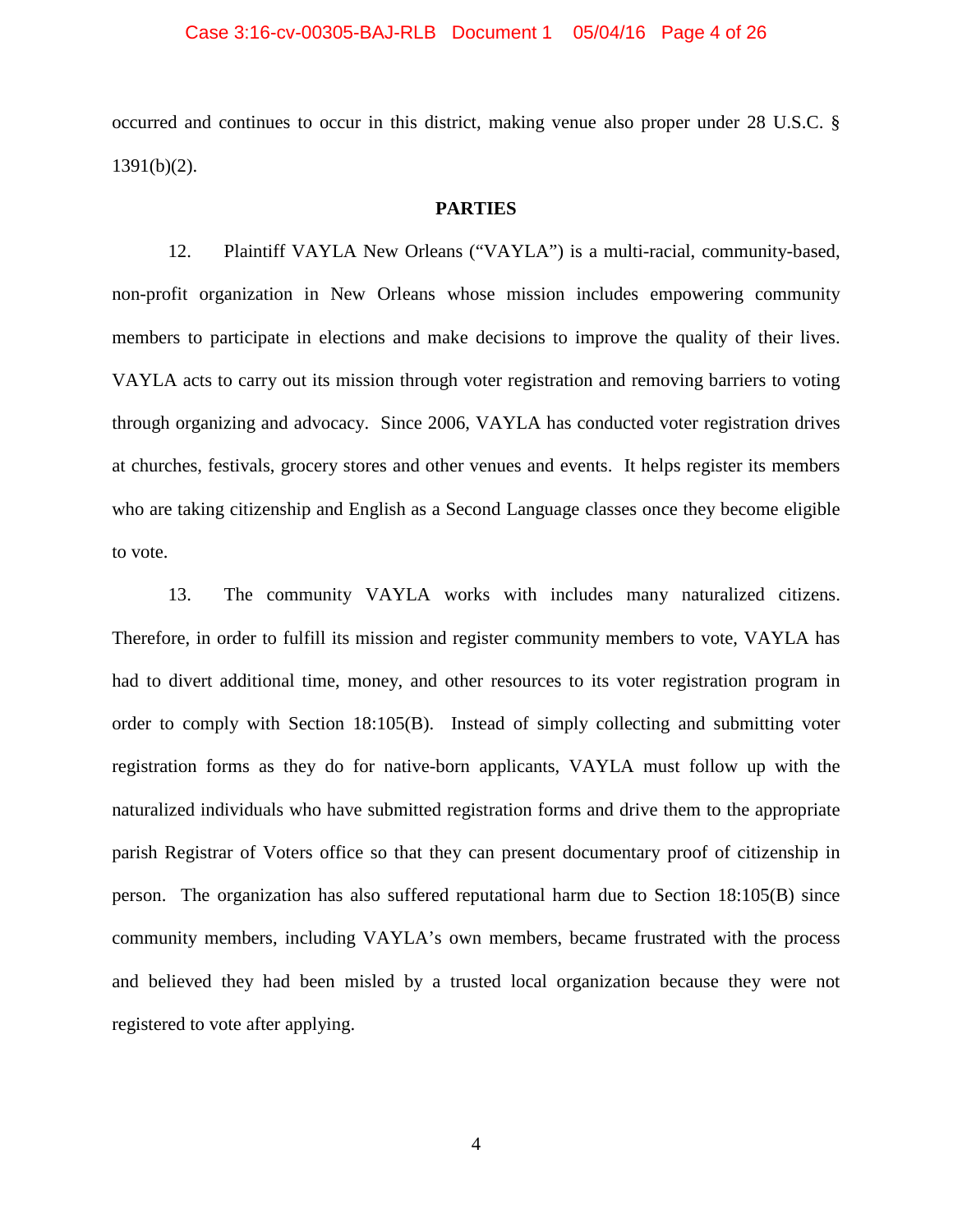## Case 3:16-cv-00305-BAJ-RLB Document 1 05/04/16 Page 5 of 26

14. VAYLA has over 2,200 total members, including naturalized U.S. citizens. VAYLA members have been injured by Section 18:105(B) because Defendants or Defendants' agents have rejected their registration forms unless these VAYLA members are able to present documentary proof of citizenship. These naturalized U.S. citizen VAYLA members, who are eligible to vote, have filled out and submitted voter registration forms to parish Registrar of Voters offices. Instead of being registered to vote, they have received letters commanding them to provide the Registrar of Voters offices with proof of U.S. citizenship.

15. Plaintiff Thanh Mai is a naturalized U.S. citizen, a resident of Jefferson Parish, Louisiana, and an eligible voter who wants to register and vote in the 2016 general election. Mai is 20 years old. She has never been convicted of a felony nor had her right to vote taken away by a court. She was born in Vietnam in 1995 and moved to the United States in 1996 when she was one year old. She became a U.S. citizen on November 2, 2010. Mai has unsuccessfully submitted three voter registration applications in Louisiana, attesting to her U.S. citizenship in all three, yet she remains unregistered to vote due to Section 18:105(B).

16. Defendants' enforcement of Section 18:105(B) prevented Mai from voting in the 2015 gubernatorial election and the 2016 primary election because Defendants or their agents did not register her to vote upon receiving her voter registration applications. Section 18:105(B) requires her to comply with a discriminatory process or be barred from voting in the November 2016 Presidential elections.

17. Plaintiff Floridalma Mansilla is a naturalized U.S. citizen, a resident of Jefferson Parish, Louisiana, and an eligible voter who wants to register and vote in the 2016 general election. Mansilla is 62 years old. She has never been convicted of a felony nor had her right to vote taken away by a court. She was born in Guatemala City, Guatemala in 1953, moved to the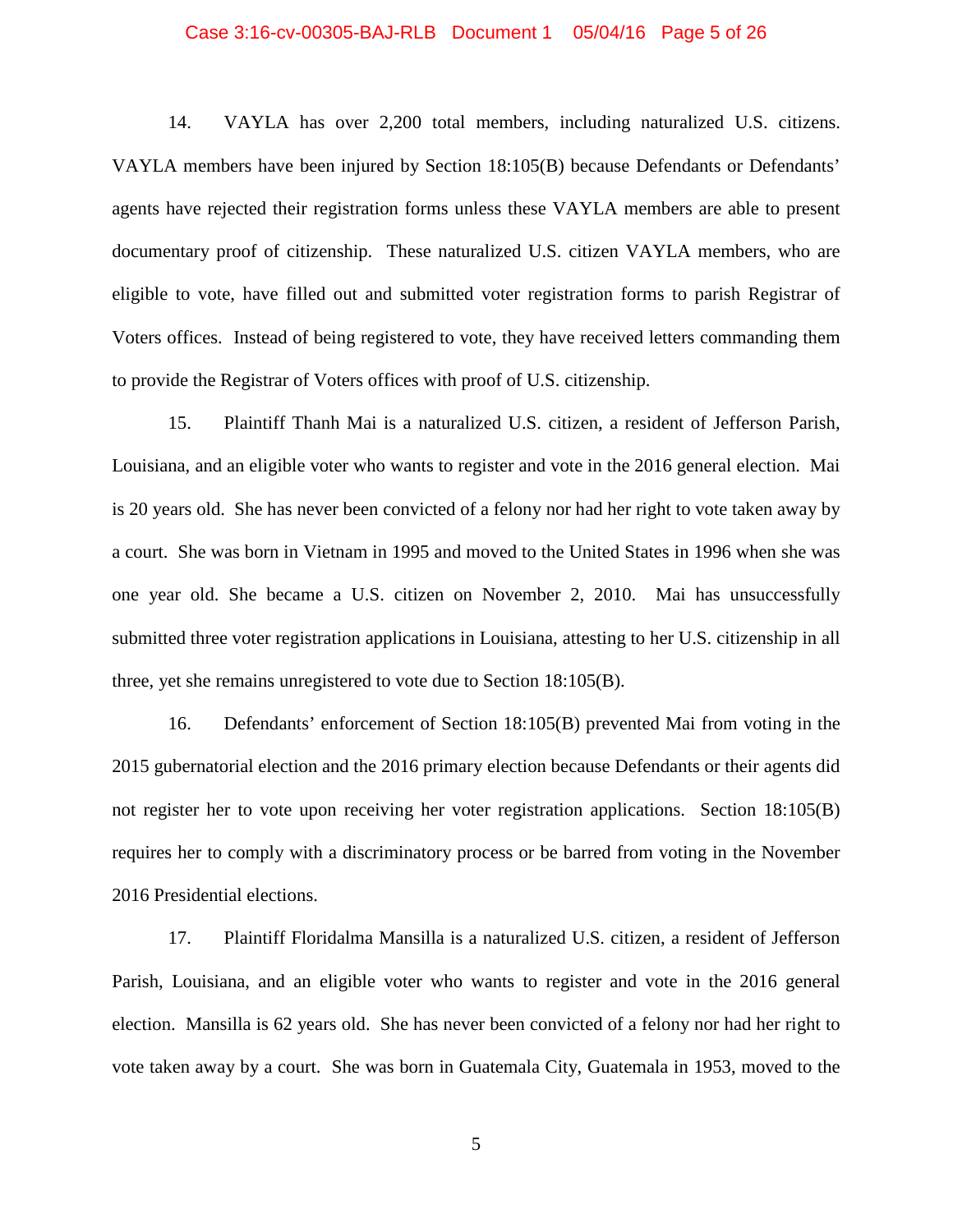## Case 3:16-cv-00305-BAJ-RLB Document 1 05/04/16 Page 6 of 26

United States in 1990, and became a U.S. citizen on January 27, 2015. Since becoming a U.S. citizen, Mansilla has attempted to register to vote twice in Louisiana, both times attesting to her U.S. citizenship. Mansilla remains unregistered to vote due to Section 18:105(B).

18. Defendants' enforcement of Section 18:105(B) prevented Mansilla from being registered to vote after she submitted voter registration forms, thereby blocking her from voting in the 2015 gubernatorial election and the 2016 Presidential primary election. Section 18:105(B) requires her to comply with a discriminatory process or be barred from voting in the November 2016 Presidential elections.

19. Plaintiff Norma Flores is a naturalized U.S. citizen, a resident of Jefferson Parish, Louisiana, and an eligible voter who wants to register and vote in the 2016 general election. Flores is 51 years old. She has never been convicted of a felony nor had her right to vote taken away by a court. She was born in Honduras in 1964, moved to the United States in 1993, and became a U.S. citizen in 2008. Since moving to Louisiana in 2011, she has tried to register to vote in Louisiana three times, each time attesting to her U.S. citizenship, but Flores remains unregistered due to Section 18:105(B).

20. Defendants' enforcement of Section 18:105(B) prevented Flores from being registered to vote after she submitted voter registration forms, thereby blocking her from voting in the 2012 Presidential election, the 2015 gubernatorial election and the 2016 Presidential primary election, among other elections. Section 18:105(B) requires her to comply with a discriminatory process or be barred from voting in the November 2016 Presidential elections.

21. Defendant Tom Schedler is the Secretary of State for the State of Louisiana and is sued in his official capacity. As Secretary of State, Defendant Schedler is Louisiana's chief elections officer and administers Louisiana's laws relating to voter registration. LA. CONST. art.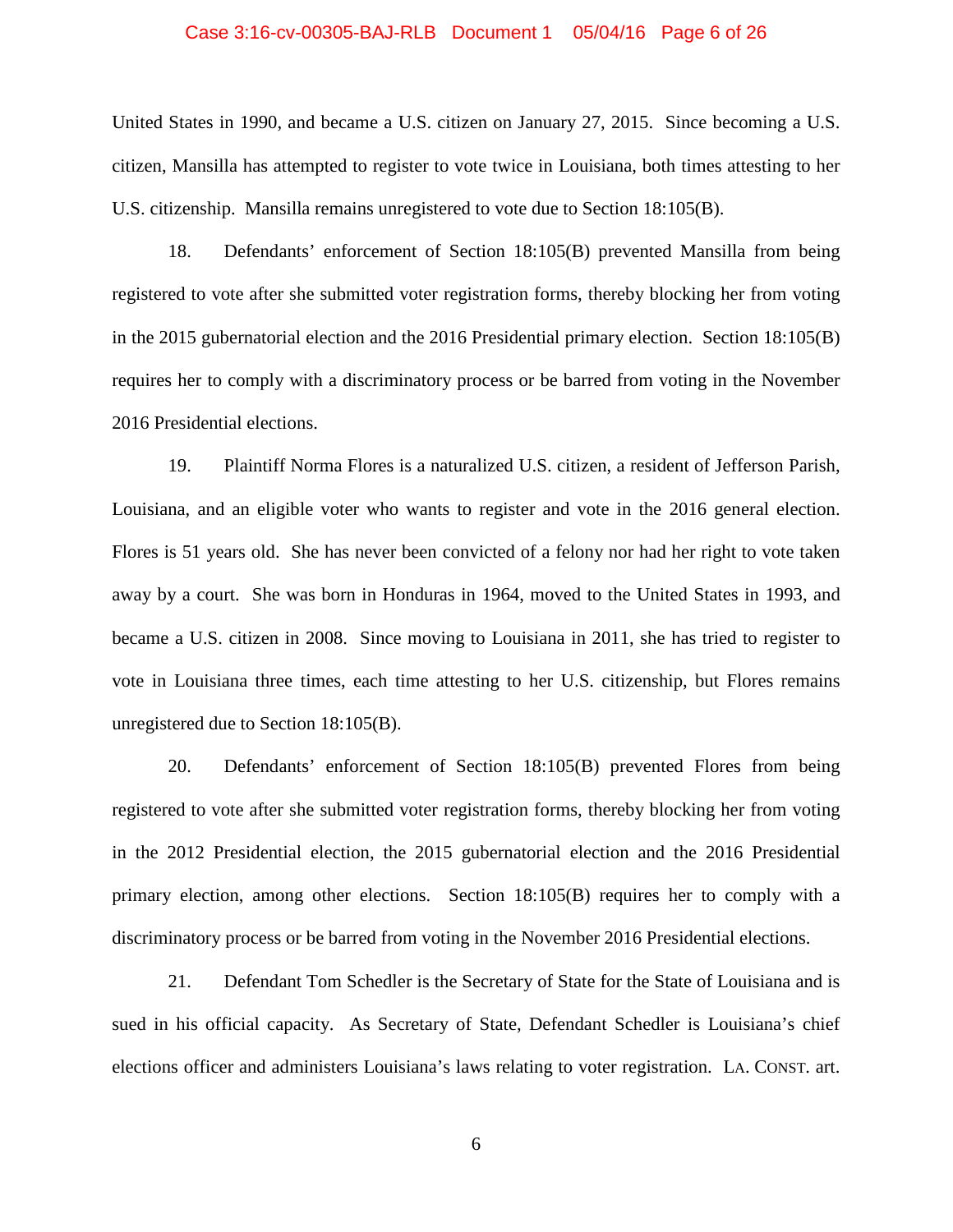## Case 3:16-cv-00305-BAJ-RLB Document 1 05/04/16 Page 7 of 26

IV, § 7; LA. REV. STAT. ANN. §§ 18:18, 18:1353, 36:742. Each parish's Registrar of Voters is "[s]ubject to the direction of the secretary of state," LA. REV. STAT. ANN. § 18:58(A), and the Secretary of State prescribes rules to be "applied uniformly by each registrar of voters," LA. REV. STAT. ANN. § 18:18(A)(3).

22. Defendant Angie Rogers is the Commissioner of Elections for the State of Louisiana and is sued in her official capacity. As Commissioner of Elections, Defendant Rogers is charged with administering the laws relating to voter registration, LA. CONST. art. IV § 12, and "perfom[ing] such duties as shall be prescribed by the secretary of state." LA. REV. STAT. ANN. § 18:18(B).

### **LEGAL FRAMEWORK**

### **A. Federal Law Governing Voter Registration**

23. Federal law requires states to use non-discriminatory procedures to register voters. The U.S. Constitution guarantees equal protection to all persons. U.S. CONST. amend. XIV,  $\S$  1. Title III of the Civil Rights Act of 1964 prohibits states from applying "different ... standards, practices, or procedures" to individuals registering to vote. 52 U.S.C. §  $10101(a)(2)(A)$ .

24. The Elections Clause of the U.S. Constitution states: "The Times, Places and Manner of holding Elections for Senators and Representatives, shall be prescribed in each State by the Legislature thereof; but the Congress may at any time by Law make or alter such Regulations, except as to the Places of chusing Senators." U.S. CONST. art. I, § 4.

25. In the National Voter Registration Act ("NVRA") of 1993, 52 U.S.C. §§ 20501 *et seq.*, enacted pursuant to the Elections Clause, Congress mandated the creation of a National Mail Voter Registration Form ("Federal Form") in a simple format to increase voter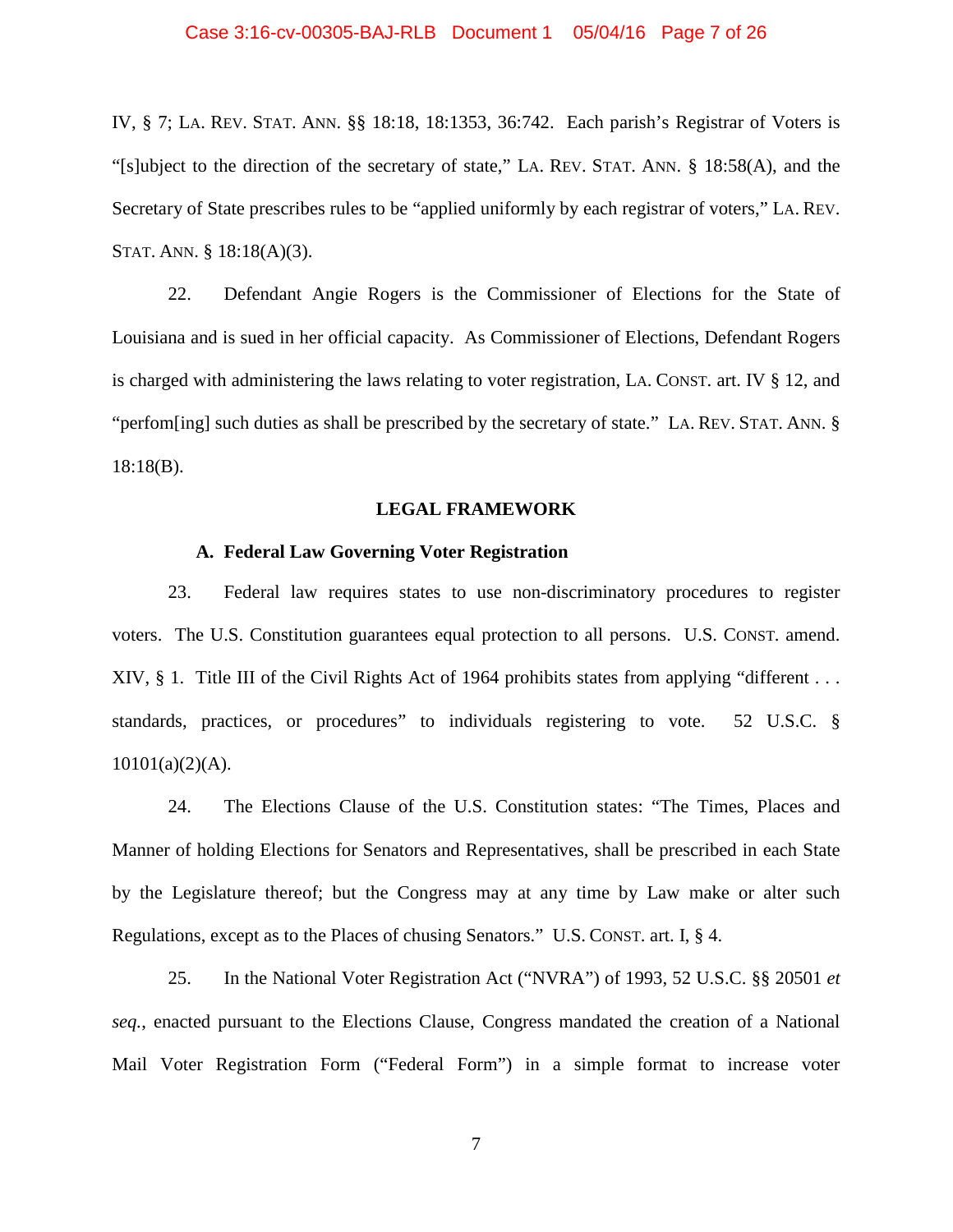## Case 3:16-cv-00305-BAJ-RLB Document 1 05/04/16 Page 8 of 26

registration.<sup>[2](#page-7-0)</sup> States are required to "accept and use" the Federal Form to register voters at least for federal elections. 52 U.S.C. § 20505(a)(1). States may not impose additional registration requirements on users of the Federal Form unless the U.S. Election Assistance Commission ("EAC") has approved such additional requirement. *Arizona v. Inter Tribal Council of Arizona, Inc.*, 133 S. Ct. 2247 (2013) ("*Arizona v. ITCA"*).

## **B. Louisiana Law Governing Voter Registration Based on the Federal Form**

26. Louisiana has not sought, let alone obtained, EAC approval to impose its documentary proof of citizenship requirement on voter applicants who submit the Federal Form.<sup>[3](#page-7-1)</sup>

27. In 2000, the Louisiana Attorney General issued an opinion (No. 2000-48-A), which concluded that registrars may lawfully require documentary proof of citizenship from naturalized voter registration applicants submitting the Federal Form. The opinion concluded: "Requesting proof of citizenship acts as a verification, which is not prohibited by the [National

Louisiana submitted and obtained changes to its state instructions in July, 2012 due to law changes effective in 2004 and 2006. Louisiana supports the requests of Arizona, Kansas and Georgia to change its instructions as a state's constitutional right, power and privilege to establish voting qualifications, including voter registration requirements under the U.S. Const. article I, § 2, cl. 1 and U.S. Const. amend.  $X$  and  $XVII.<sup>3</sup>$ 

On information and belief, Defendant Commissioner Rogers and Defendant Secretary Schedler are aware of Louisiana's documentary proof of citizenship requirement and its enforcement. On information and belief, neither Defendant Commissioner Rogers nor Defendant Secretary Schedler have requested a change to the Louisiana instructions for the Federal Form to disclose Louisiana's documentary proof of citizenship requirement.

<span id="page-7-0"></span><sup>&</sup>lt;sup>2</sup> Available at: [http://www.eac.gov/voter\\_resources/register\\_to\\_vote.aspx](http://www.eac.gov/voter_resources/register_to_vote.aspx) (last visited May 3, 2016)

<span id="page-7-1"></span><sup>&</sup>lt;sup>3</sup> On January 2, 2014, Defendant Commissioner Rogers submitted a comment on regulations.gov in support of Arizona, Kansas and Georgia's requests to the U.S. Election Assistance Commission ("EAC") that those states' documentary proof of citizenship requirements be added to their respective state-specific instructions for the Federal Form. Defendant Commissioner Rogers stated: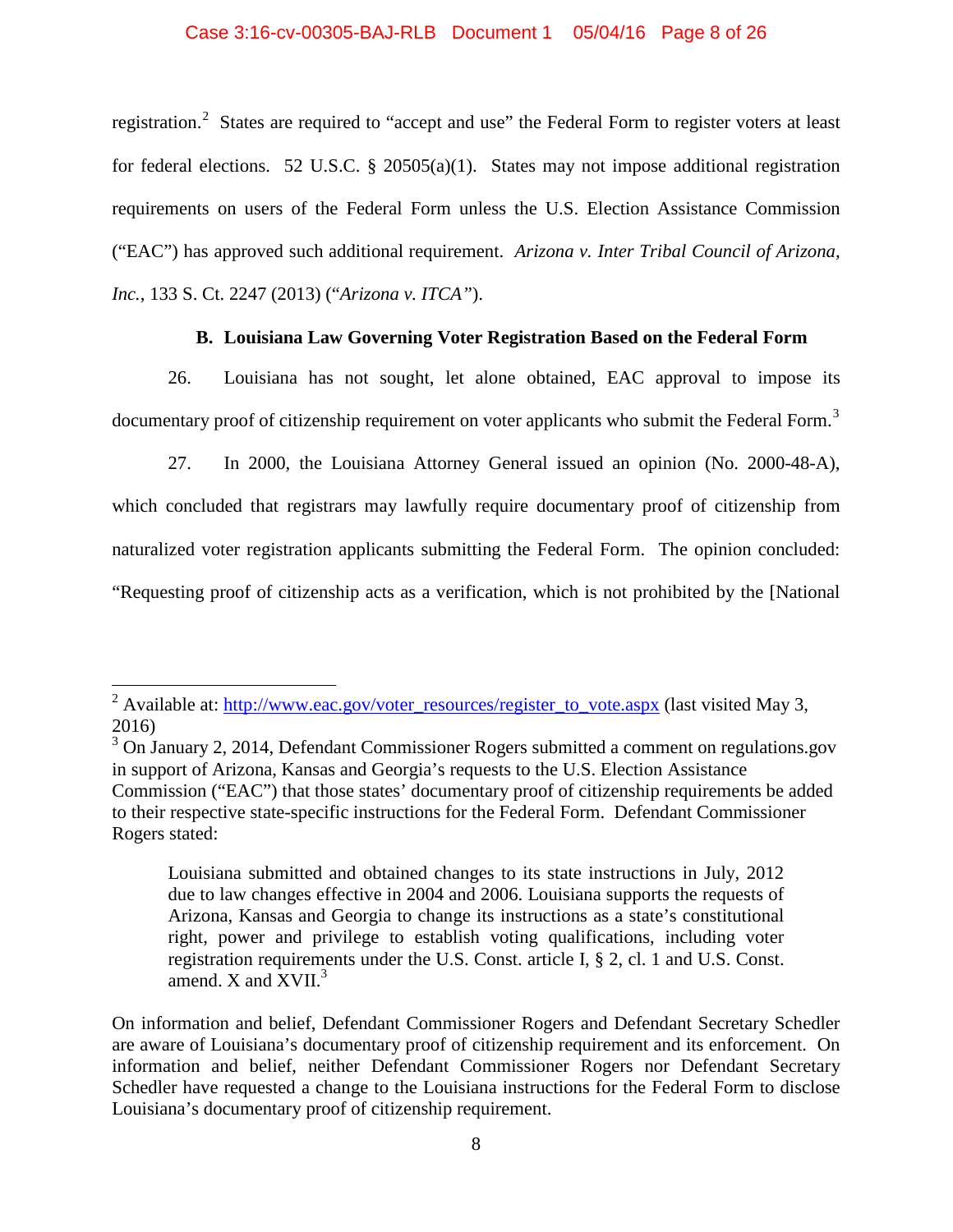### Case 3:16-cv-00305-BAJ-RLB Document 1 05/04/16 Page 9 of 26

Voter Registration Act] and is consistent with state law."<sup>[4](#page-8-0)</sup> Louisiana has not rescinded Attorney General Opinion No. 2000-48-A following *Arizona v. ITCA*. The Louisiana Attorney General opinion, which on information and belief was authored by Defendant Commissioner of Elections Angie Rogers, remains on the Louisiana Attorney General's website.<sup>[5](#page-8-1)</sup>

## **C. Louisiana Law Governing Voter Registration for Naturalized U.S. Citizens**

28. To register to vote in Louisiana, an individual must be a U.S. citizen, at least 16 years old, a resident of the state, parish, municipality and precinct in which registration is sought, and neither disenfranchised by reason of a felony conviction nor judged mentally incompetent. LA. CONST. art. I, § 10(A); LA. REV. STAT. ANN. § 18:101. Notwithstanding the availability of pre-registration for 16- and 17-year-olds, no one under the age of 18 may vote in any election. LA. REV. STAT. ANN. § 18:101.

29. All voter registration applicants in Louisiana must establish their identity, age, and residency in order to register to vote. LA. REV. STAT. ANN. § 18:105(A). Louisiana law also requires all voter registration applicants to provide their "municipality, parish or county, state or province, and country of birth." LA. REV. STAT. ANN. § 18:104(A)(4). The Louisiana state registration form contains a box for the "Applicant's Place of Birth" and an affirmation under penalty of perjury that she or he is a U.S. citizen.<sup>[6](#page-8-2)</sup>

30. Louisiana law requires each voter registration applicant to attest that she or he is a United States citizen. LA. REV. STAT. ANN. § 18:104(A)(15). Under Louisiana law, native-born U.S. citizen registrants need only sign the affirmation of U.S. citizenship under penalty of

<span id="page-8-0"></span><sup>&</sup>lt;sup>4</sup> Available at:<https://www.ag.state.la.us/Shared/ViewDoc.aspx?Type=4&Doc=16577> (last visited May 3, 2016).

<span id="page-8-1"></span><sup>5</sup> *See supra* n.4.

<span id="page-8-2"></span> $<sup>6</sup>$  Available at:</sup>

[http://www.sos.la.gov/ElectionsAndVoting/PublishedDocuments/ApplicationToRegisterToVote.](http://www.sos.la.gov/ElectionsAndVoting/PublishedDocuments/ApplicationToRegisterToVote.pdf) [pdf](http://www.sos.la.gov/ElectionsAndVoting/PublishedDocuments/ApplicationToRegisterToVote.pdf) (last visited May 3, 2016).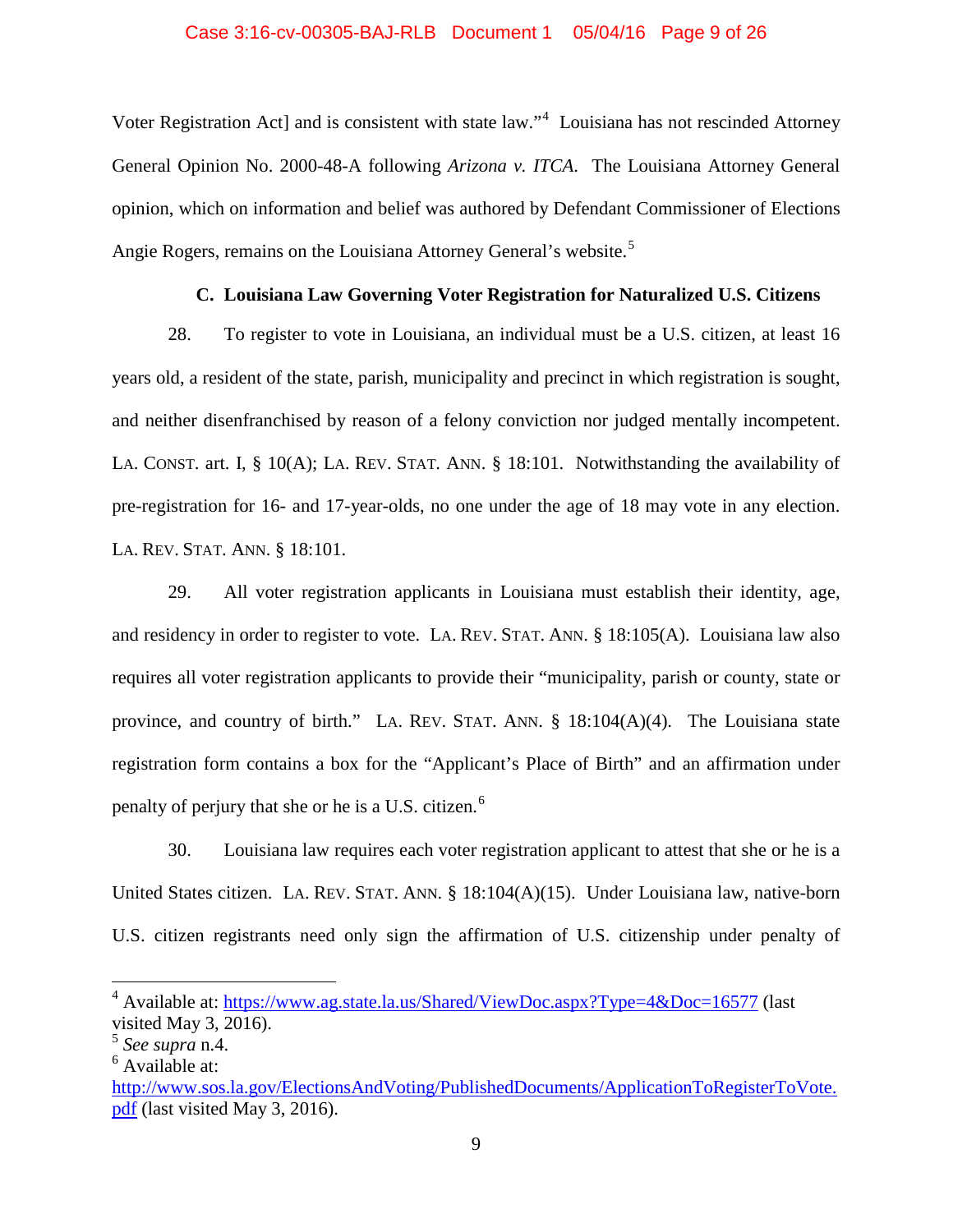#### Case 3:16-cv-00305-BAJ-RLB Document 1 05/04/16 Page 10 of 26

perjury; they are not required to submit or present documentary proof of U.S. citizenship in order to be registered. However, in addition to signing the sworn attestation of citizenship on the voter registration application, Louisiana law requires naturalized citizens to present documentary proof of their U.S. citizenship. LA. REV. STAT. ANN. § 18:105(B). Documentary proof of U.S. citizenship includes: a certificate of naturalization, a current U.S. passport, a certificate of naturalization of the parent, a certificate of citizenship, or a certificate of repatriation. *Id.*

31. Voters in Louisiana may register by way of the paper Louisiana Voter Registration Application, which requests that the voter provide his or her place of birth but does not give the applicant any notice that the presentation of documentary proof of U.S. citizenship will be required.

32. Online voter registration is also available in Louisiana at geauxvote.com, pursuant to LA. REV. STAT. ANN. § 18:115.1. This is an electronic system that permits voters with a Louisiana driver's license or state identification card to register to vote. The same information requested on the paper Louisiana Voter Registration Application is requested by the online application, including the applicant's place of birth. While an applicant can submit a voter registration application online, the registration process cannot be completed by a naturalized U.S. citizen until that applicant submits or presents documentary proof of U.S. citizenship in compliance with LA. REV. STAT. ANN. § 18:105(B).

33. In addition to using the state registration form or geauxvote.com, voter registration applicants may use the Federal Form created pursuant to the National Voter Registration Act of 1993. 52 U.S.C. §§ 20505, 20508. This standardized form for nationwide use does not ask for an applicant's place of birth, but like the state and online forms requires an applicant to attest, under penalty of perjury, that she or he is a U.S. citizen. The Louisiana-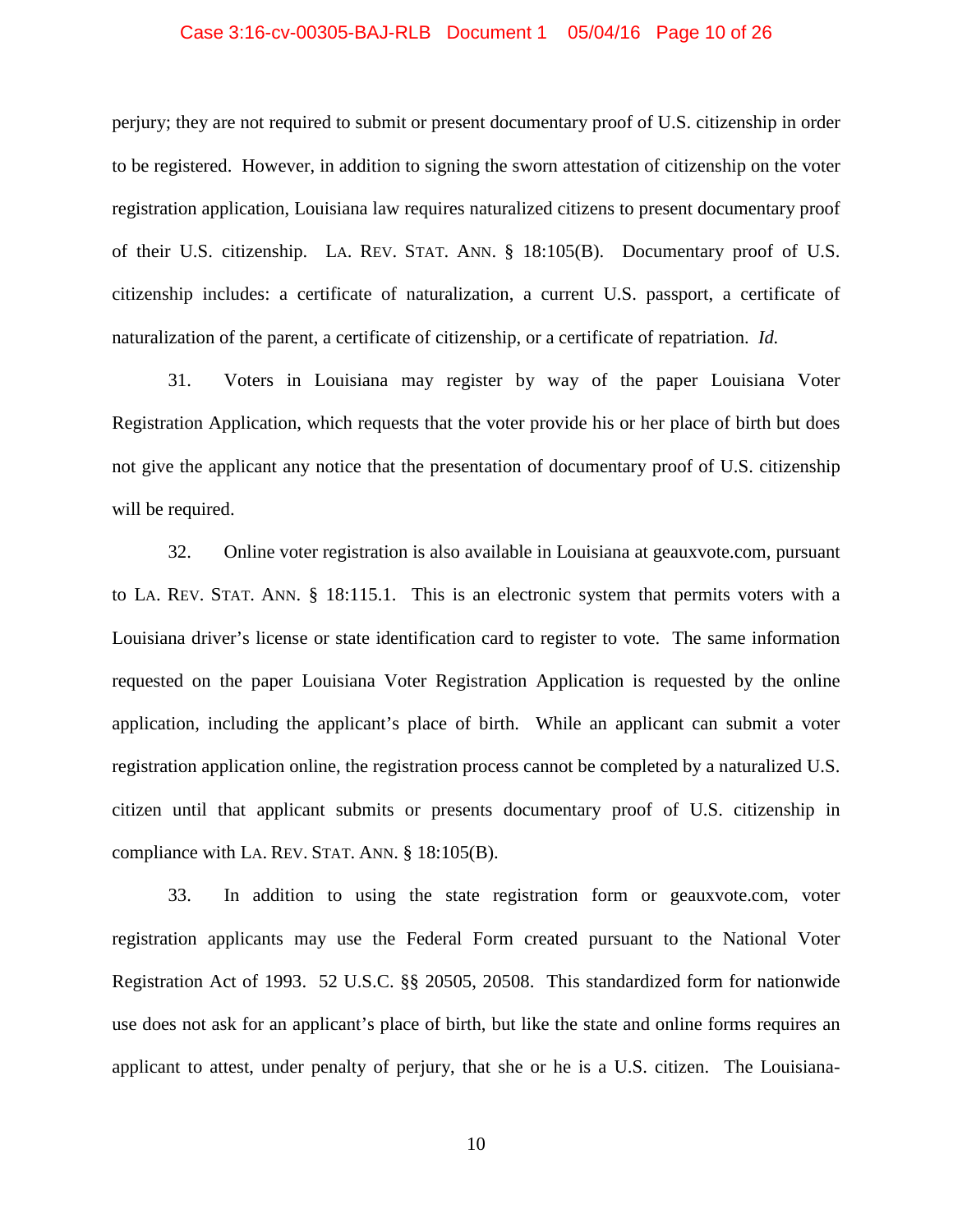## Case 3:16-cv-00305-BAJ-RLB Document 1 05/04/16 Page 11 of 26

specific instructions to the Federal Form also do not mention the documentary proof of citizenship requirement for naturalized citizens.

## **FACTUAL ALLEGATIONS**

# **A. Louisiana is Requiring Naturalized U.S. Citizens to Present Documentary Proof of Citizenship in Order to Register to Vote.**

34. Practices vary from parish to parish due to a lack of uniform statewide guidance on the law but, at a minimum, when a Registrar of Voters office receives a voter registration application from a naturalized U.S. citizen, that application is deemed incomplete until the applicant proves his or her U.S. citizenship.

35. The Registrar of Voters office typically sends a letter, email, or some other type of communication to the naturalized applicant stating that he or she must provide documentary proof of U.S. citizenship in order to complete the voter registration process, usually within 10 days.

36. For example, upon receipt of a voter registration application listing a foreign birthplace, the Orleans Parish Registrar of Voters sends to naturalized voter registration applicants a letter which begins as follows:

Our office is presently unable to process your voter registration request, as you are required to verify that you are a United States citizen. . . . [A]pplicants of foreign birth must provide **ONE** of the following forms of identification to the Registrar of Voters office (in person):

- *Certificate of Naturalization* (Cannot be a Copy)
- *Current United States Passport* (Cannot be a Copy).

37. Similarly, the Jefferson Parish Registrar of Voters sends a variant of a letter informing naturalized voter registration applicants of the proof of citizenship requirement as follows: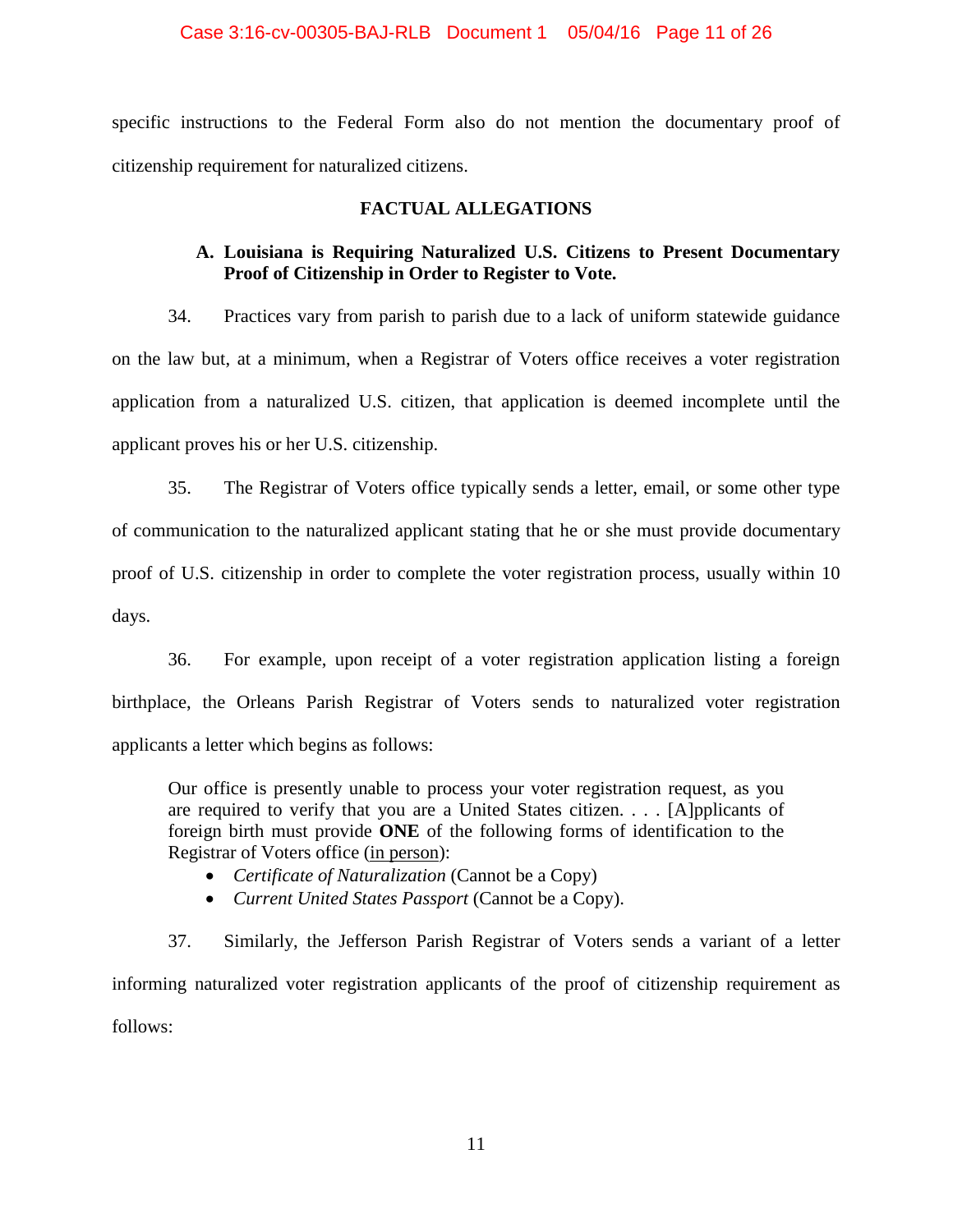In order for your voter registration application to be processed, you must establish that you are a United States citizen. You may provide one of the following forms of documentation:

A Certificate of Naturalization must be presented in the Registrar of Voters Office in person. This document cannot be reproduced. If an applicant cannot appear in person, a family member may appear with it on his or her behalf.

A current U.S. Passport also can be provided, and unlike the Certificate of Naturalization, it may be copied. You may either appear with the original in the Registrar's Office, or provide a legible copy of the two pages which include your picture and personal information, which may be mailed or faxed [ . . . ] to our office.

…

Please supply the necessary information within 10 days of the date of this letter. If you fail to do so, your application will be rejected. At this point, you will need to re-register on a new application. . . .

38. The St. Bernard Parish Registrar of Voters office sends naturalized voter applicants a letter entitled a "Request for Additional Information," which states: "YOUR APPLICATION TO REGISTER TO VOTE HAS NOT BEEN PROCESSED FOR THE FOLLOWING REASON(S)." In one instance, that office's staff checked "OTHER" and wrote merely "POC," an acronym for "proof of citizenship" that most voters would not be able to decipher without additional information. The letter also sets a 10-day time limit for providing the documentation.

39. The Louisiana Voter Registration Application, the Louisiana Secretary of State's website and the materials contained therein, and the online voter registration system at geauxvote.com all fail to make any mention of this documentary proof of citizenship requirement for naturalized voter registration applicants. Additionally, the only parish Registrar of Voters office that makes any mention of the proof of citizenship requirement is the Orleans Parish Registrar of Voters office. On its website, under the heading "Register in Person," which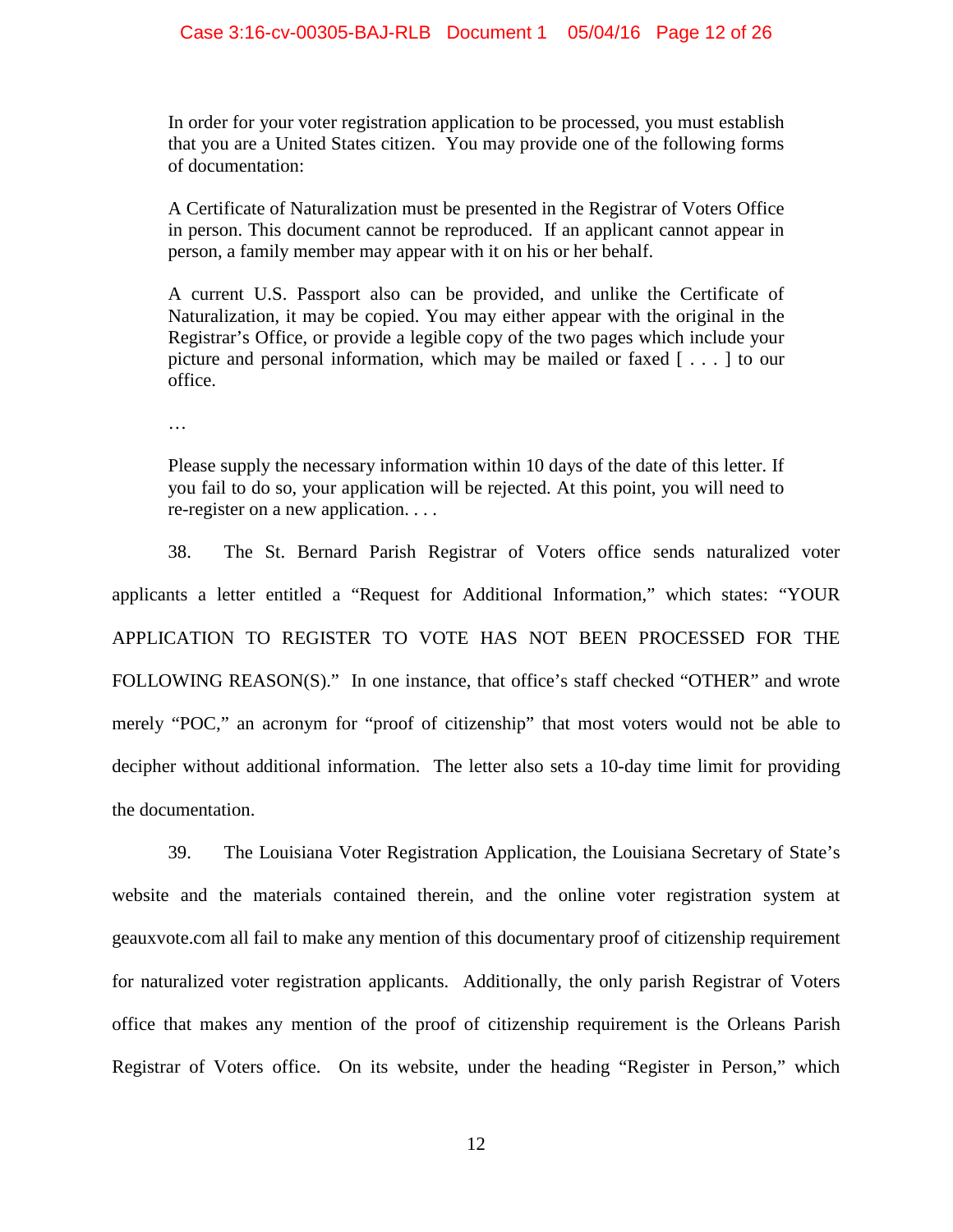#### Case 3:16-cv-00305-BAJ-RLB Document 1 05/04/16 Page 13 of 26

erroneously suggests it is not a requirement for online and mail-in registration, the website states: "If you are not a natural born U.S. citizen, you must bring supporting documents (i.e. passport or naturalization documents)."<sup>[7](#page-12-0)</sup>

40. Plaintiffs Thanh Mai, Floridalma Mansilla, and Norma Flores have each made multiple attempts to register to vote in Louisiana using the paper Louisiana Voter Registration Application, the online form, and the Federal Form, but remain unregistered because of the challenged law. Despite attesting under penalty of perjury to their U.S. citizenship each time they fill out an application, instead of being registered, Mai, Mansilla, and Flores either receive nothing back from the Registrar of Voters office to confirm or deny their registration or they receive a letter telling them they must prove their U.S. citizenship within ten days in order to complete the process and be registered to vote.

41. Mai has unsuccessfully submitted three voter registration applications. In each attempt she filled out the form and attested to her U.S. citizenship and eligibility to vote. In the fall of 2014, Mai filled out a voter registration form at a Loyola University voter registration drive. She received in response neither confirmation of registration nor notice requiring proof of citizenship. In the fall of 2015, Mai was rejected from the polls and was told she was not on the list of registered voters and therefore could not vote.

42. Most recently, in January 2016, Mai submitted the Federal Form via a voter registration drive and soon thereafter submitted an application via the online voter registration system at geauxvote.com. Instead of being registered to vote, she received a letter from the Jefferson Parish Registrar of Voters office dated February 10, 2016, stating that she was not registered and requiring her to prove her U.S. citizenship within 10 days of the date on the letter.

<span id="page-12-0"></span><sup>&</sup>lt;sup>7</sup> Available at:<http://www.nola.gov/registrar/general-information/> (last visited May 3, 2016).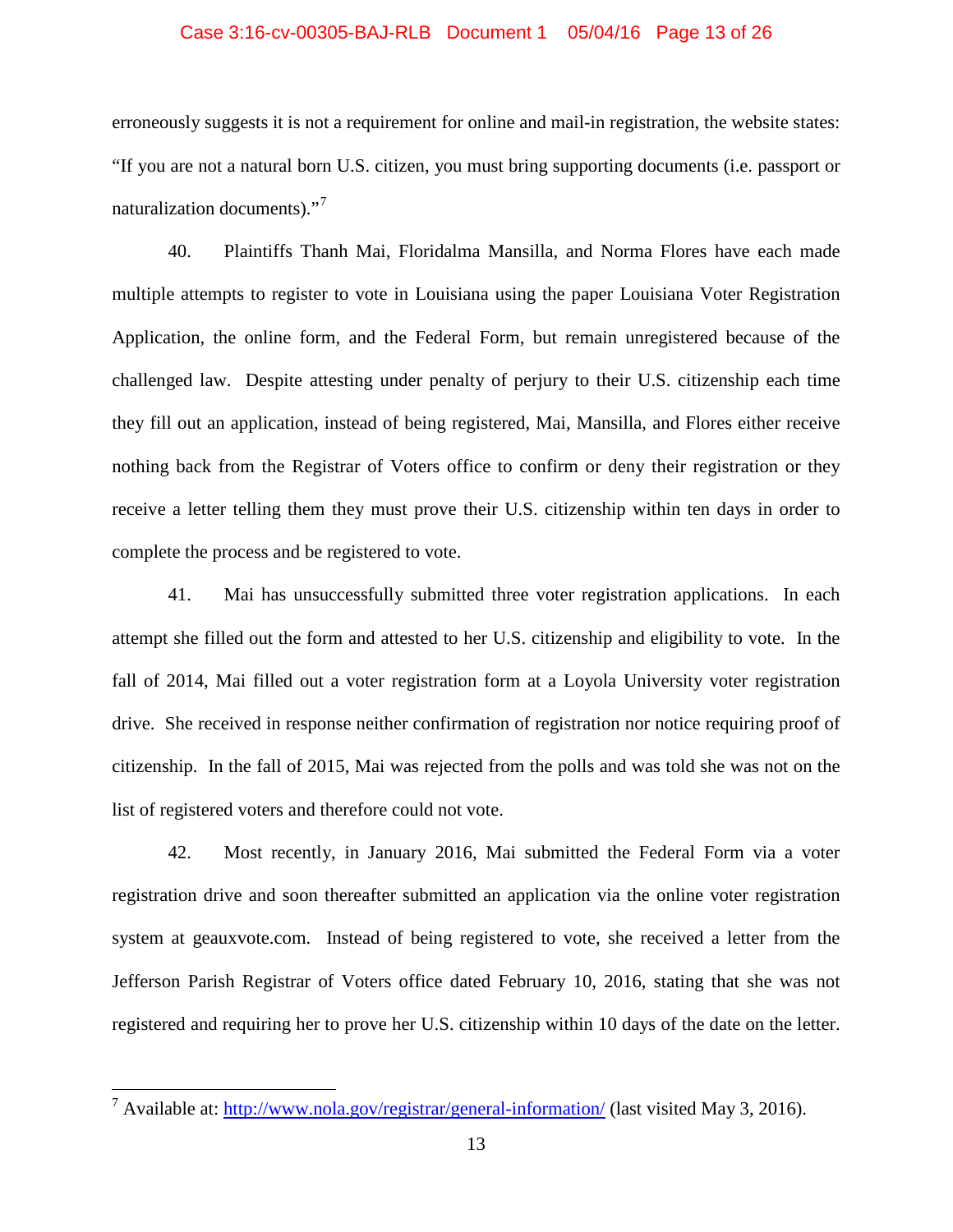#### Case 3:16-cv-00305-BAJ-RLB Document 1 05/04/16 Page 14 of 26

She was subsequently mailed a second letter informing her that the Registrar's office had "reason to believe" she was not a U.S. citizen and therefore her registration was invalid. This second letter instructed Mai that she would have to appear in person to prove her U.S. citizenship within 21 days. Because she did not provide documentary proof of her U.S. citizenship, she is currently unregistered to vote.

43. Since becoming a U.S. citizen, Mansilla has tried to register to vote twice but remains unregistered. In February 2015, Mansilla tried to register to vote online using the geauxvote.com system but never received any confirmation of registration. In March 2016, she submitted a Louisiana Voter Registration Application. Instead of being registered to vote, she received a letter from the Jefferson Parish Registrar of Voters office requiring her to prove her U.S. citizenship within 10 days. Because she did not provide documentary proof of her U.S. citizenship, Mansilla remains unregistered to vote.

44. Since moving to Louisiana in 2011, Flores has tried to register to vote in Jefferson Parish three times, each time attesting to her U.S. citizenship and eligibility to vote. She submitted a registration form in 2012 and again applied to register at the Office of Motor Vehicles in June of 2015, but never received any confirmation of registration or other communication from the Jefferson Parish Registrar's office. In February 2016, she submitted a Louisiana Voter Registration Application. Instead of being registered to vote, she received a letter from the Jefferson Parish Registrar of Voters office requiring her to prove her U.S. citizenship within 10 days. Because she did not provide documentary proof of her U.S. citizenship, Flores remains unregistered to vote.

45. This election cycle, VAYLA has registered community members at VAYLA's office, local businesses, churches, and other locations using both the Louisiana state registration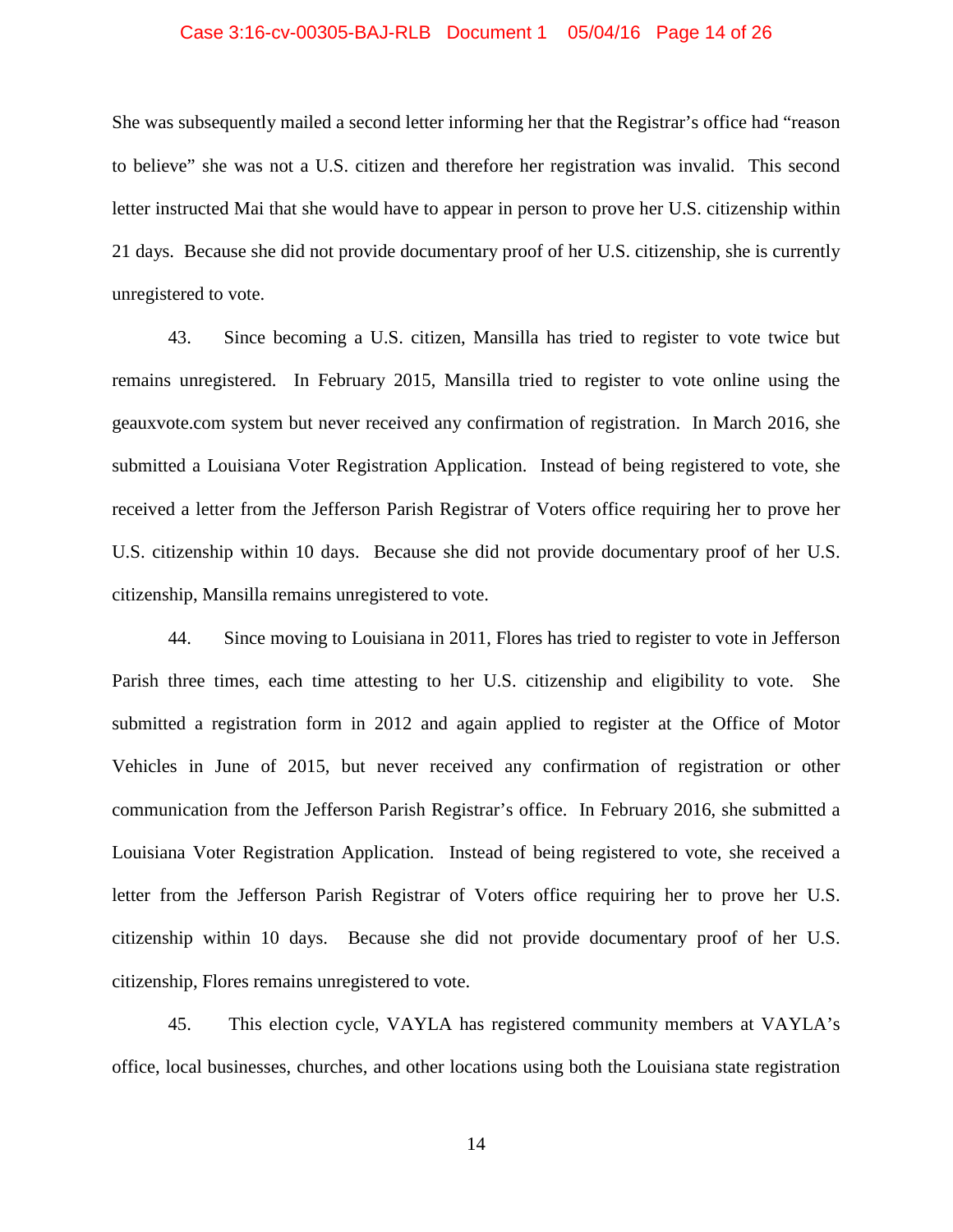#### Case 3:16-cv-00305-BAJ-RLB Document 1 05/04/16 Page 15 of 26

form and the Federal Form. In order to ensure these naturalized applicants will be registered to vote, VAYLA must drive them to their respective parish Registrar of Voters offices to turn in their completed applications and show documentary proof of citizenship. Many of the people being driven to parish Registrar of Voters offices lack the language skills, transportation and familiarity with the voter registration process to complete this task on their own. VAYLA has brought these naturalized U.S. citizen registrants to Registrar of Voters office locations in Orleans Parish, Jefferson Parish and St. Bernard Parish. These trips usually take over an hour each and some require VAYLA's Civic Engagement Coordinator to drive over 80 miles roundtrip.

46. VAYLA is expending money, staff time and other resources in helping community members comply with this law. VAYLA's Civic Engagement Coordinator is paid \$14.00 per hour and works 80 hours every two weeks. The Civic Engagement Coordinator has devoted significant time to this effort and, as a consequence, has not been able to complete her routine voter education and civic engagement tasks such as holding two voter education events per month and finishing a Get Out the Vote plan. VAYLA is paying for the expenses of these trips including gas and parking costs. The organization's finite resources could have been spent on core VAYLA activities and programming such as voter mobilization, supporting young people, leadership development, social services, education and/or health programs. Given the competing demands on the non-profit organization's limited resources, VAYLA's staff is mindful that, despite their ongoing efforts on voter registration this year, many community members are still not being reached and go unregistered. In this way, Section 18:105(B) causes ongoing and sustained harm to the voting rights of naturalized community members which VAYLA serves and to VAYLA's ability to register them.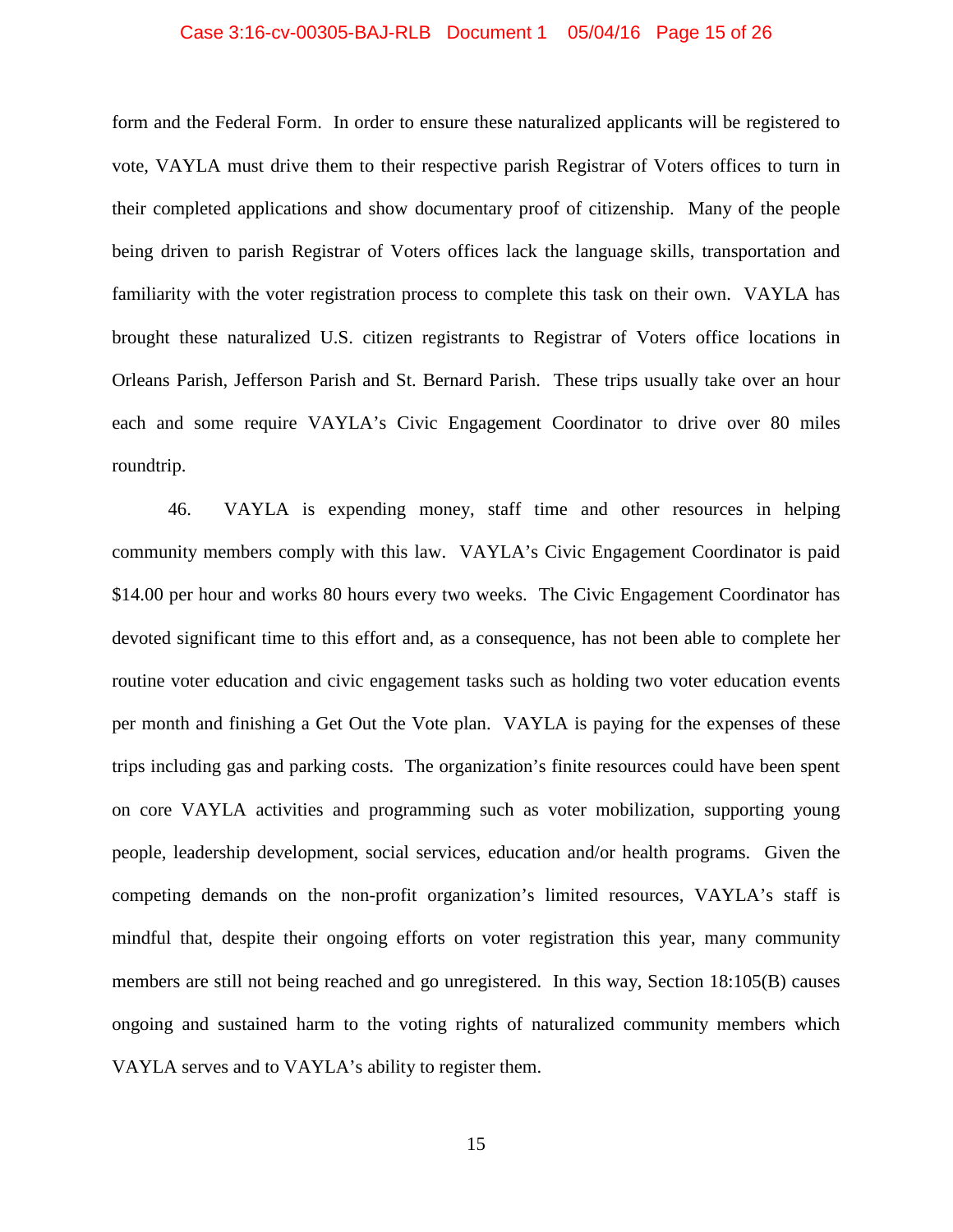# **B. Louisiana is Unlawfully Applying The Challenged Law to Voter Registration Applicants Using the Federal Form.**

47. Louisiana voters who register with the Federal Form are being unlawfully required to identify their place of birth and, if they are naturalized citizens, provide documentary proof of citizenship.

48. Despite applicants who submit a federal form attesting to their U.S. citizenship under penalty of perjury, Louisiana state and local election officials will not accept the Federal Form unless the applicant provides his or her place of birth within ten days of the Registrar of Voters mailing a letter acknowledging receipt of the Federal Form. For example, the Orleans Parish Registrar of Voters office will send a letter to applicants who used the Federal Form asking for the applicant's place of birth and notifying them that the applicant must come into the office if they were born abroad:

The Registrar of Voters office is unable to process your voter registration application for the reason(s) checked below:  $\dots$ 

\_X\_ Your place of birth was not provided. Contact the Registrar of Voters office for more information (*If born outside of the United States, you must come into the office; however contact our office first!*). . . .

Please provide the requested information within ten (10) days of the date of this letter.

This letter to registrants who submitted the Federal Form informs the registrant that their voter registration application will not be complete until they comply. However, the letter fails to mention the documentary proof of citizenship requirement.

49. Orleans Parish Registrar of Voters staff at the Algiers Point office told Plaintiff VAYLA staff member Jeanna Tran that naturalized U.S. citizen applicants who submit the Federal Form are required to submit proof of citizenship. Additionally, Orleans Parish Registrar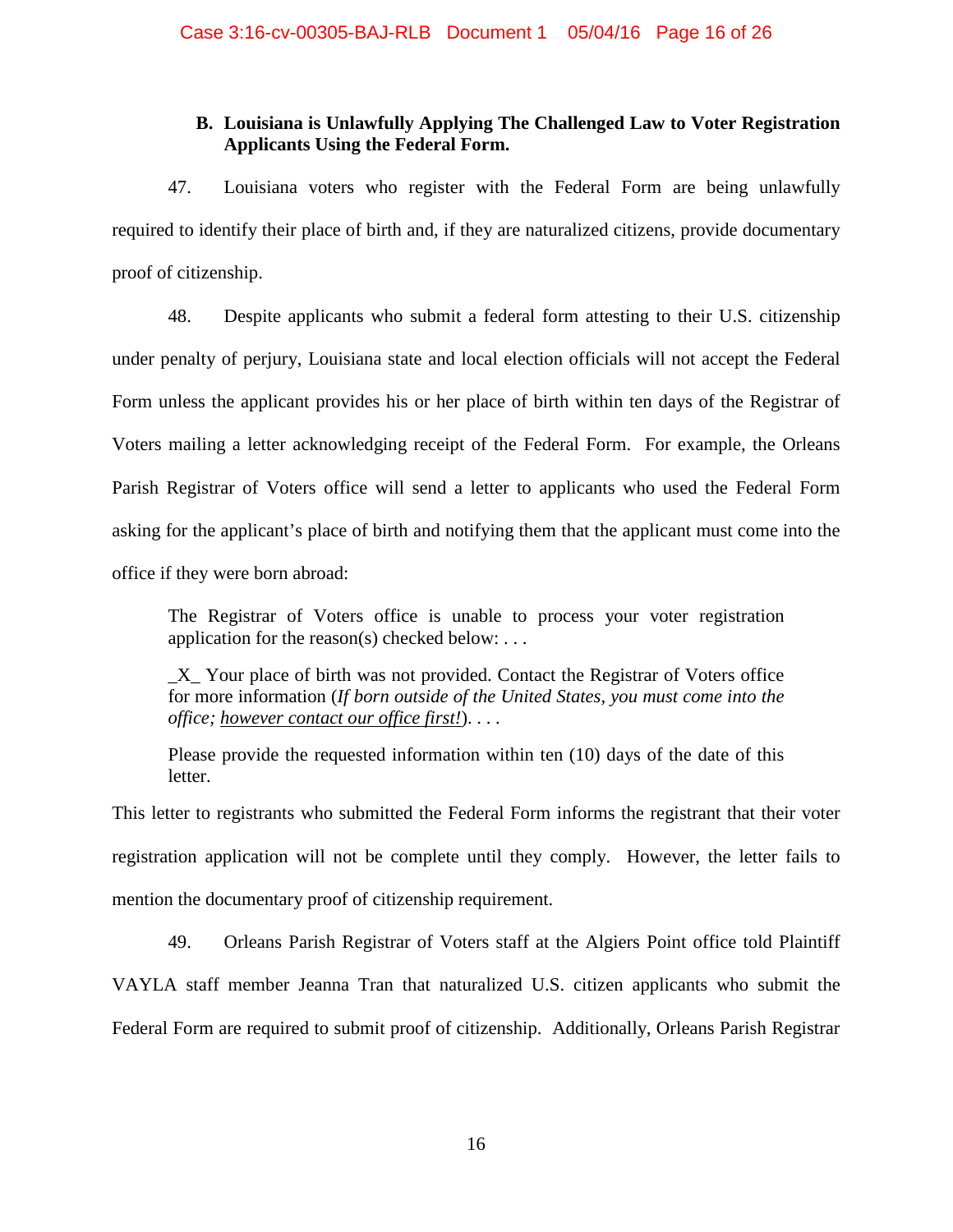#### Case 3:16-cv-00305-BAJ-RLB Document 1 05/04/16 Page 17 of 26

of Voters staff have refused to accept Federal Forms, instead insisting that registrants fill out Louisiana state forms.

50. When Jefferson Parish Registrar of Voters staff learn or suspect that a registrant is a naturalized U.S. citizen, they will require documentary proof of citizenship from Federal Form registrants.

51. Plaintiff Mai submitted a Federal Form via a voter registration drive in January 2016. She received a letter from the Jefferson Parish Registrar of Voters office dated February 10, 2016, stating that she was not registered and requiring her to prove her U.S. citizenship within 10 days of the date on the letter. She was subsequently mailed a second letter informing her that the Registrar's office had "reason to believe" she was not a U.S. citizen and therefore her registration was invalid. This second letter instructed Mai that she would have to appear in person to prove her U.S. citizenship within 21 days.

### **CLASS ACTION ALLEGATIONS**

52. Plaintiffs bring this action on behalf of themselves and all those similarly situated pursuant to Federal Rules of Civil Procedure 23(a) and 23(b)(2).

53. The class is defined as:

All naturalized United States citizens residing in Louisiana who are eligible to vote; who have applied, or will apply, to register to vote; but who are not registered to vote.

54. The precise size of the class is unknown, but it likely encompasses thousands of people and is therefore so numerous that joinder of all members would be impracticable. 181,642 foreign-born individuals lived in Louisiana as of fiscal year 2014. 72,250 of those foreign-born individuals were naturalized U.S. citizens. 109,392 of those foreign-born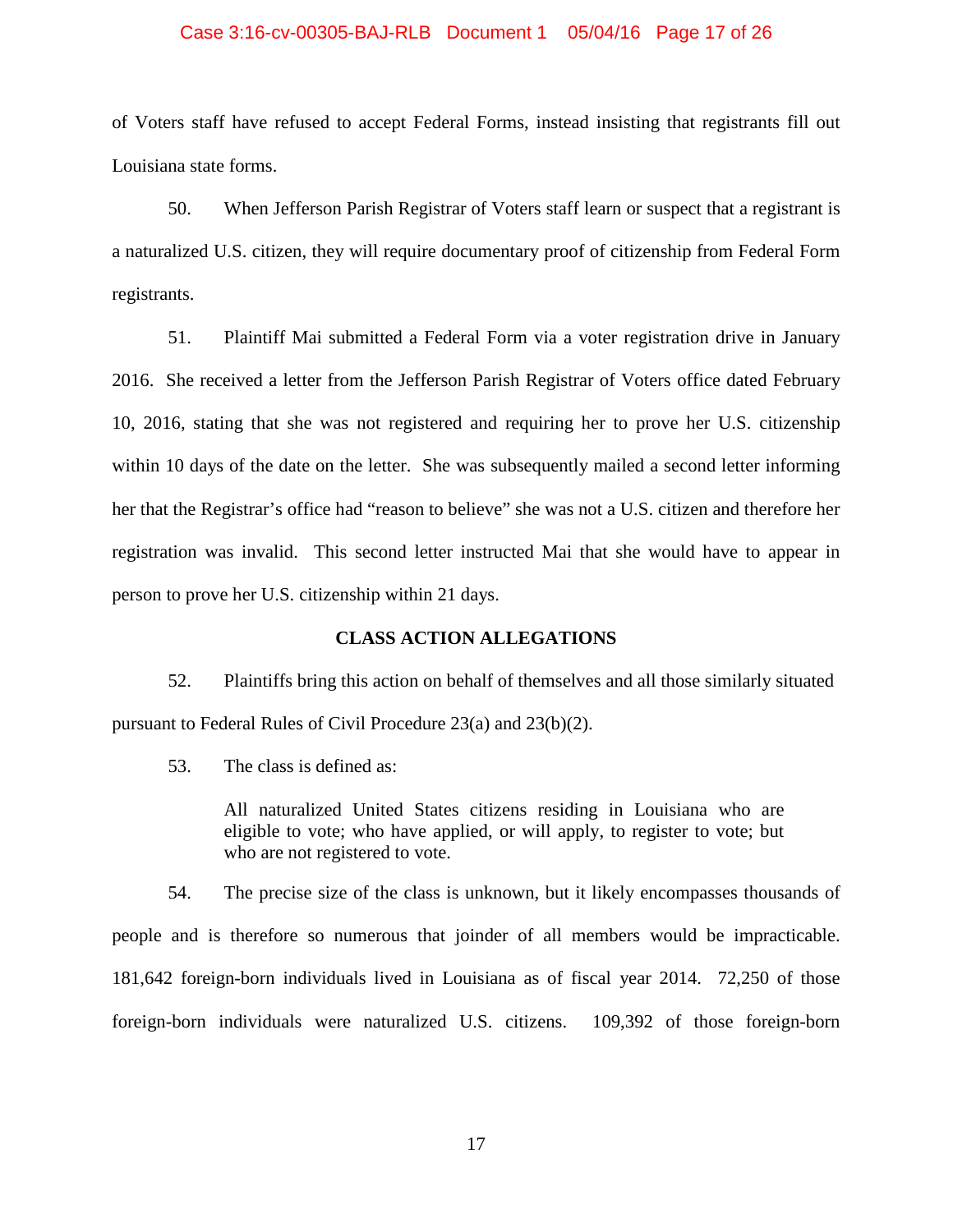#### Case 3:16-cv-00305-BAJ-RLB Document 1 05/04/16 Page 18 of 26

individuals had not yet naturalized.<sup>[8](#page-17-0)</sup> On average in the United States, approximately 60% of naturalized citizens are registered to vote. [9](#page-17-1)

55. Questions of law and fact are common to the class including: (1) whether Section 18:105(B) violates the Equal Protection Clause by discriminating between groups of citizens based on national origin; (2) whether Section 18:105(B) violates 52 U.S.C. § 10101(a)(2)(A) by imposing different standards and procedures on different individuals applying to register to vote; and (3) whether Louisiana Registrars' application of Section 18:105(B)'s documentary proof of citizenship requirement to applicants who submit the Federal Form is preempted because these Registrars are failing to "accept and use" the Federal Form as required under the National Voter Registration Act.

56. Plaintiffs' claims are typical of the class. Section 18:105(B) expressly applies to all naturalized U.S. citizen voter registrants with equal force.

57. Plaintiffs will fairly and adequately represent the interests of all members of the proposed class because they seek relief on behalf of the class as a whole and have no interests antagonistic to other members of the class. Plaintiffs, like other members of the proposed class, face discriminatory hurdles in registering to vote. They seek to have Section 18:105(B) declared unlawful and permanently enjoined so that all class members will be able to register to vote on an equal basis with other U.S. citizens.

58. Proposed class counsel will fairly and adequately represent the class. Proposed class counsel is experienced with voting rights litigation and civil rights litigation.

<span id="page-17-1"></span><span id="page-17-0"></span><sup>&</sup>lt;sup>8</sup> U.S. Census Bureau, 2014 American Community Survey 1-Year Estimates, Table B05002. <sup>9</sup> U.S. Census Bureau, 2014 Current Population Survey, Table 11. Reported Voting and Registration Among Native and Naturalized Citizens, by Race and Region of Origin: November 2014 *available at* [http://www.census.gov/data/tables/time-series/demo/voting-and](http://www.census.gov/data/tables/time-series/demo/voting-and-registration/p20-577.html)[registration/p20-577.html](http://www.census.gov/data/tables/time-series/demo/voting-and-registration/p20-577.html) (last visited May 3, 2016).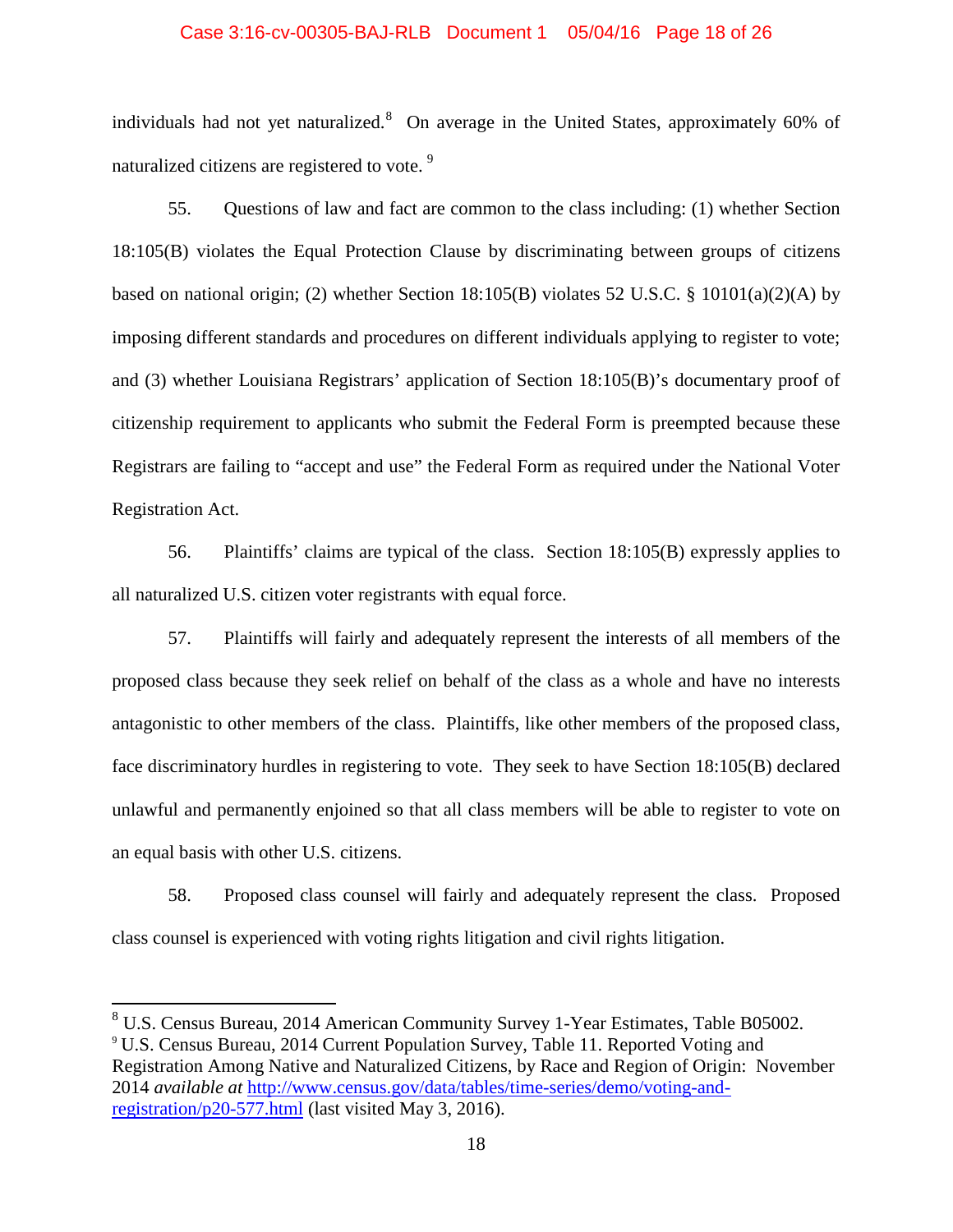59. Defendants have acted and will act on grounds generally applicable to the class in executing Section 18:105(B) by requiring documentary proof of citizenship from naturalized U.S. citizens and from voter registrants who submit the Federal Form. Final declaratory and injunctive relief is appropriate with respect to the class.

## **CLAIMS FOR RELIEF**

### **COUNT ONE**

## **(Denial of Equal Protection Under the Fourteenth Amendment and 42 U.S.C. § 1983)**

60. The factual allegations contained in the preceding paragraphs are incorporated into Count One, as though fully set forth herein.

61. Plaintiffs assert a claim pursuant to 42 U.S.C. § 1983 for violation of the Equal Protection Clause of the Fourteenth Amendment to the U.S. Constitution.

62. The Fourteenth Amendment provides that "[a]ll persons born or naturalized in the United States . . . are citizens of the United States and of the state wherein they reside. No State shall . . . deny to any person within its jurisdiction the equal protection of the laws." U.S. CONST. amend. XIV, § 1.

63. Section 18:105(B) expressly treats naturalized citizens adversely compared to individuals with United States national origin. Section 18:105(B) creates this adverse treatment by imposing an extra step to register to vote on naturalized citizens not borne by individuals with United States national origin.

64. At all relevant times, Defendants have acted under color of state law.

65. Section 18:105(B)'s documentary proof of citizenship requirement is a barrier to registering to vote that impermissibly deprives individual Plaintiffs, who are naturalized citizens with national origins other than United States national origin, of the equal protection of the laws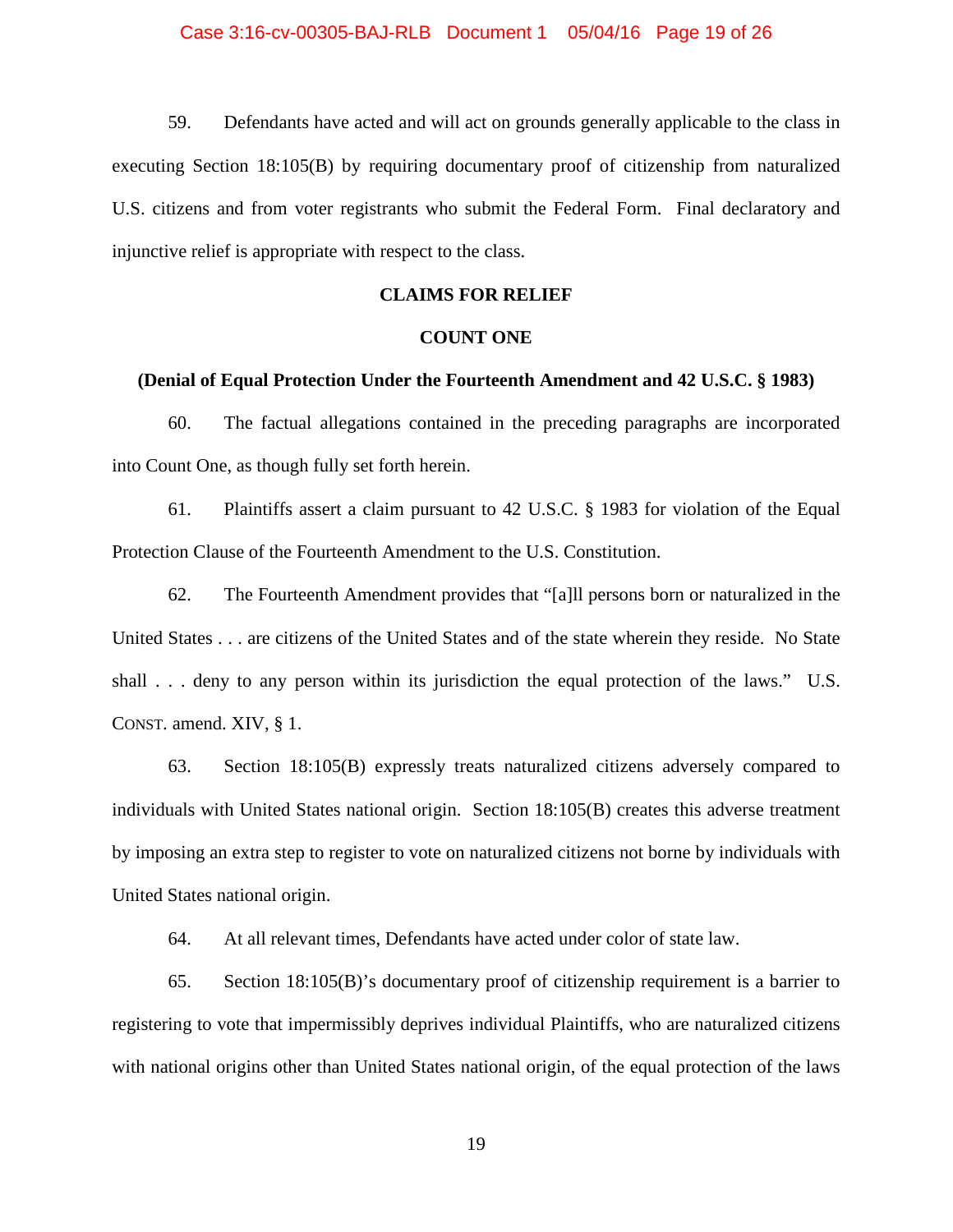## Case 3:16-cv-00305-BAJ-RLB Document 1 05/04/16 Page 20 of 26

within the meaning of the Fourteenth Amendment. For example, but for Section 18:105(B), Plaintiffs Mai, Mansilla, and Flores would be registered to vote. Similarly, due to the Defendants' and parish Registrars of Voters offices' enforcement of Section 18:105(B), Plaintiff VAYLA has diverted substantial resources, money and time to registering naturalized voters and helping community members satisfy the documentary proof of citizenship requirement and away from other civic engagement and organizing efforts.

66. Nondiscriminatory alternatives exist to register naturalized U.S. citizens.

67. Defendants, acting under color of state law, have deprived and continue to deprive Plaintiffs of the equal protection of the laws in violation of the Fourteenth Amendment to the U.S. Constitution.

### **COUNT TWO**

## **(Discrimination in Voter Registration Standards, Practices and Procedures in Violation of 52 U.S.C. § 10101(a)(2)(A) and 42 U.S.C. § 1983)**

68. The factual allegations contained in the preceding paragraphs are incorporated into Count Two, as though fully set forth herein.

69. Plaintiffs assert a claim pursuant to 42 U.S.C. § 1983 for violation of 52 U.S.C. §  $10101(a)(2)(A)$ .

70. 52 U.S.C. § 10101(a)(2)(A) provides that: "No person acting under color of law shall--(A) in determining whether any individual is qualified under State law or laws to vote in any election, apply any standard, practice, or procedure different from the standards, practices, or procedures applied under such law or laws to other individuals within the same county, parish, or similar political subdivision who have been found by State officials to be qualified to vote[.]"

71. Section 18:105(B)'s documentary proof of citizenship requirement for naturalized U.S. citizens registering to vote is a "standard, practice, or procedure" which is "different from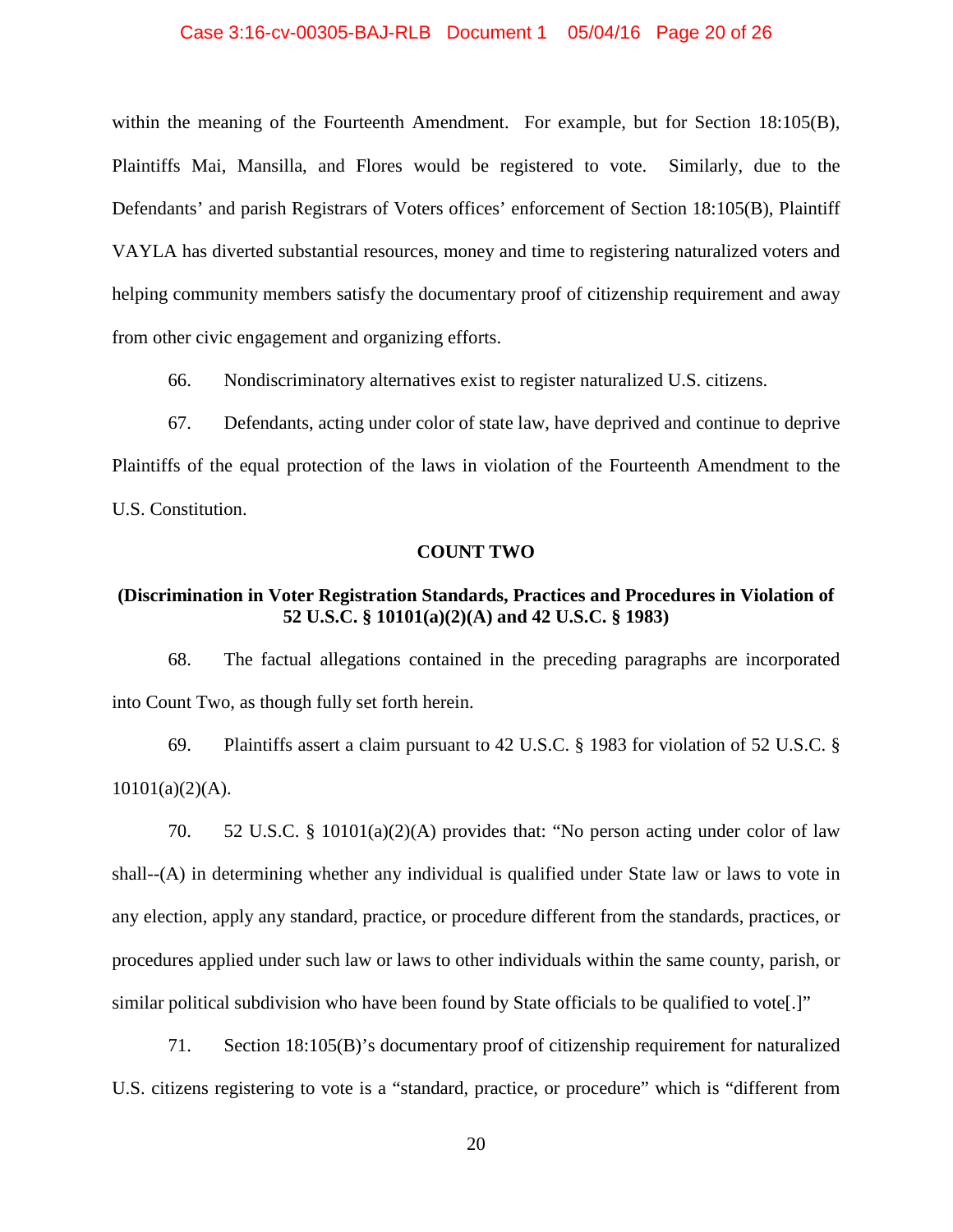#### Case 3:16-cv-00305-BAJ-RLB Document 1 05/04/16 Page 21 of 26

the standards, practices, or procedures applied" under Louisiana law to native-born U.S. citizens registering to vote.

72. Assuming they meet the other voting eligibility criteria listed in LA. REV. STAT. ANN. § 18:101, native-born U.S. citizens are registered to vote based on the information they provide and swear to under penalty of perjury on a Louisiana Voter Registration Application or the online voter registration application. By contrast, naturalized U.S. citizens must provide documentary proof of one of the voting eligibility criteria—U.S. citizenship—despite having also sworn under penalty of perjury to their U.S. citizenship.

73. Such discriminatory treatment in the voter registration process based on national origin is not contemplated by LA. REV. STAT. ANN. § 18:101, since all U.S. citizens are equally eligible or "qualified to vote" under Louisiana law, 52 U.S.C. §  $10101(a)(2)(A)$ , regardless of how they attained U.S. citizenship. Therefore, the standards, practices and procedures applied to all U.S. citizens must be uniform and nondiscriminatory in accordance with 52 U.S.C. §  $10101(a)(2)(A)$ .

74. At all relevant times, Defendants have acted under color of state law.

75. Defendants, acting under color of state law, have deprived and will continue to deprive Plaintiffs of their right to voter registration free of discriminatory standards, practices, or procedures which is guaranteed to Plaintiffs by 52 U.S.C. § 10101(a)(2)(A) and 42 U.S.C. § 1983.

## **COUNT THREE**

## **(Violation of the Elections Clause, U.S. CONST. art. I, § 4, cl. 1, as to the National Voter Registration Act of 1993, 52 U.S.C. § 20501** *et seq***. and 42 U.S.C. § 1983)**

76. The factual allegations contained in the preceding paragraphs are incorporated into Count Three, as though fully set forth herein.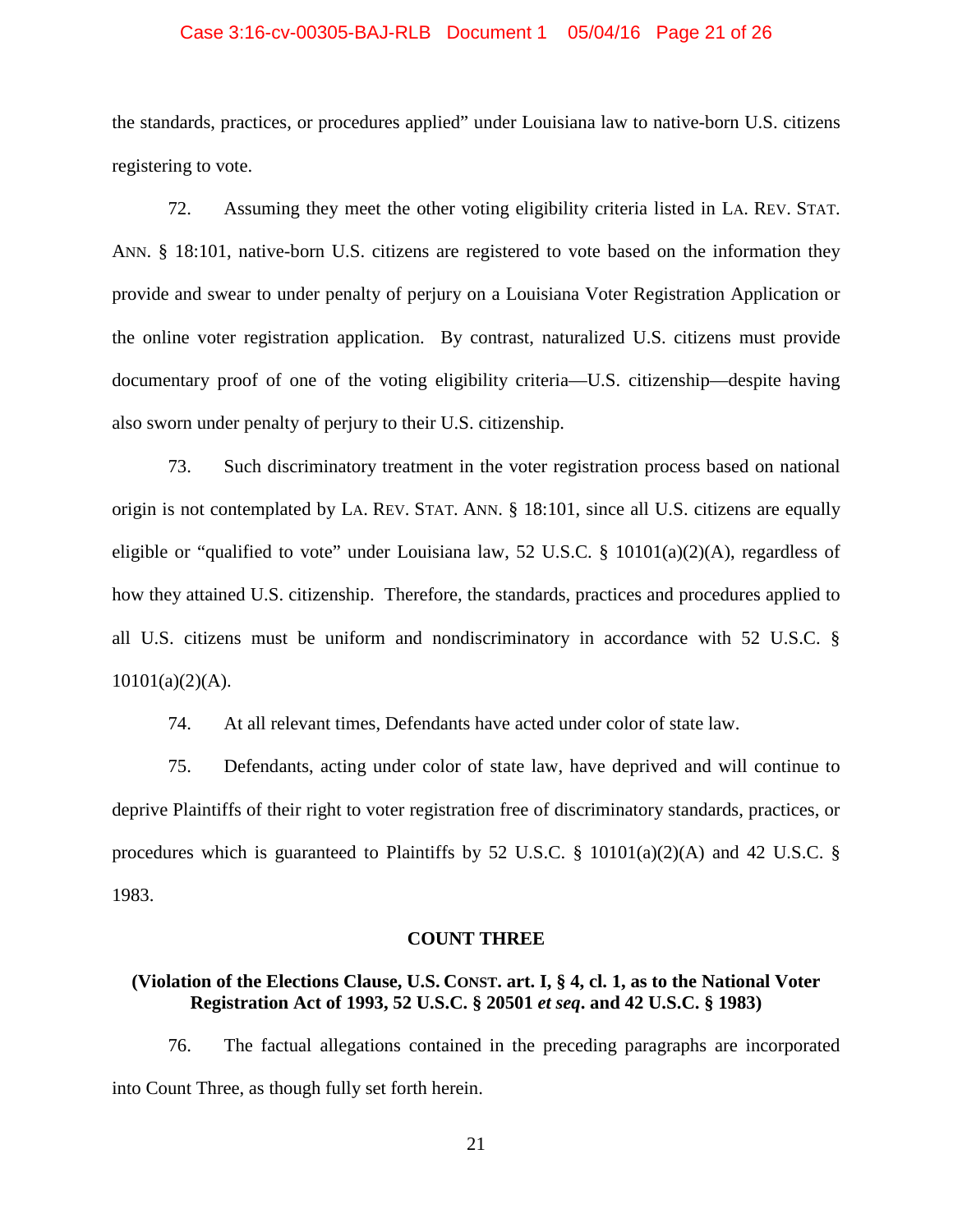#### Case 3:16-cv-00305-BAJ-RLB Document 1 05/04/16 Page 22 of 26

77. Plaintiffs assert a claim pursuant to 42 U.S.C. § 1983 for violation of the Elections Clause of Article One of the United States Constitution and the National Voter Registration Act, which preempt contrary state laws.

78. The National Voter Registration Act ("NVRA") of 1993, 107 Stat. 77, as amended, 52 U.S.C. § 20501 *et seq*., was enacted to increase voter registration in a variety of ways. The NVRA mandates the creation of a National Mail Voter Registration Form ("Federal Form"), which can be used to register to vote anywhere in the United States. 52 U.S.C. §  $20505(a)(1)$ . States are required to "accept and use" this uniform Federal Form to register voters for federal elections at a minimum. *Id*. The Federal Form's instructions for Louisiana do not mention any documentary proof of citizenship requirement of any kind; and Louisiana has neither informed the U.S. Election Assistance Commission ("EAC") of Section 18:105(B)'s enforcement nor sought an update to these instructions. 52 U.S.C. §§ 20505, 20508.

79. The NVRA was passed pursuant to the Elections Clause of the U.S. Constitution: "The Times, Places and Manner of holding Elections for Senators and Representatives, shall be prescribed in each State by the Legislature thereof; but the Congress may at any time by Law make or alter such Regulations, except as to the Places of chusing Senators." U.S. CONST. art. I, § 4. Federal law enacted pursuant to the Elections Clause displaces and preempts inconsistent state laws.

80. Under the Supreme Court's decision in *Arizona v. Inter Tribal Council of Arizona, Inc.*, 133 S. Ct. 2247 (2013), a state may not impose a state documentary proof of citizenship requirement on registrants using the federal registration form created pursuant to the NVRA. The Court unequivocally stated:

[T]he fairest reading of the statute is that a state-imposed requirement of evidence of citizenship not required by the Federal Form is "inconsistent with" the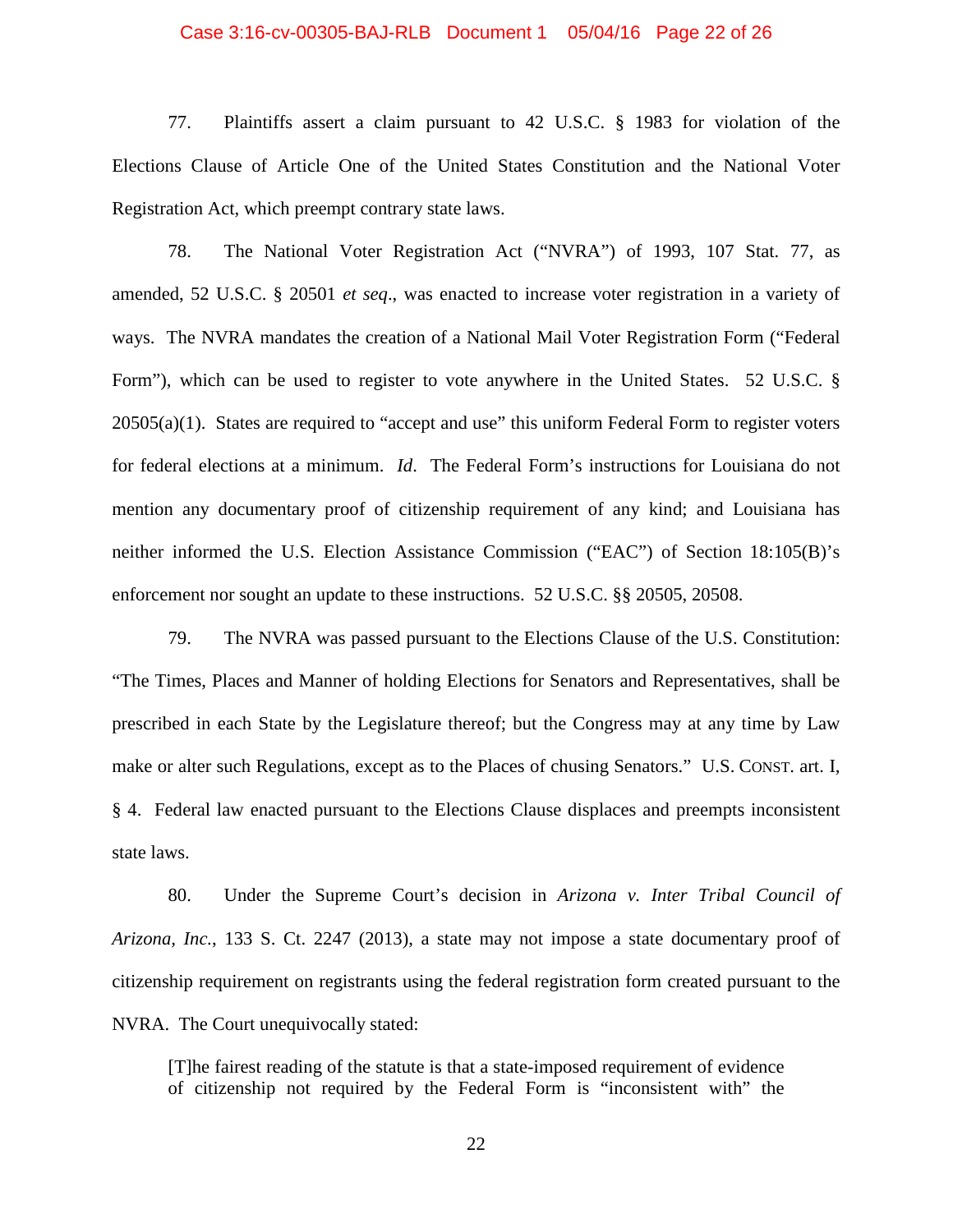### Case 3:16-cv-00305-BAJ-RLB Document 1 05/04/16 Page 23 of 26

NVRA's mandate that States "accept and use" the Federal Form. If this reading prevails, the Elections Clause requires that Arizona's rule give way.

*Id.* at 2257 (citation omitted; emphasis in original).

81. In clear violation of that precedent, Louisiana is imposing its state documentary proof of citizenship requirement on Louisiana naturalized voter applicants who submit the Federal Form. Under *Arizona v. ITCA*, the application of Louisiana's state documentary proof of citizenship requirement for naturalized U.S. citizens registering to vote is preempted as contrary to the NVRA.

82. Louisiana's law and practice conflicts with federal law and the Federal Form and imposes requirements not authorized by and contrary to federal law.

83. Because the Federal Form's state-specific instructions do not contain any instructions requiring naturalized U.S. citizens to comply with Louisiana's documentary proof of citizenship requirement, Plaintiffs have a right to register to vote for all elections in Louisiana using the Federal Form, notwithstanding the omission of any documentary proof of citizenship.

84. At all relevant times, Defendants acted under color of state law.

85. Defendants, acting under color of state law, have unlawfully imposed LA. REV. STAT. ANN. § 18:105(B) on voter registration applicants using the Federal Form. Defendants will continue to deprive Plaintiff Mai and members of Plaintiff VAYLA of their right to register to vote using the Federal Form, which is guaranteed to Plaintiffs by the National Voter Registration Act of 1993, 52 U.S.C. § 20501 *et seq.* and 42 U.S.C. § 1983.

### **PRAYER FOR RELIEF**

Plaintiffs respectfully request that this Court:

(a) Assume jurisdiction over this matter;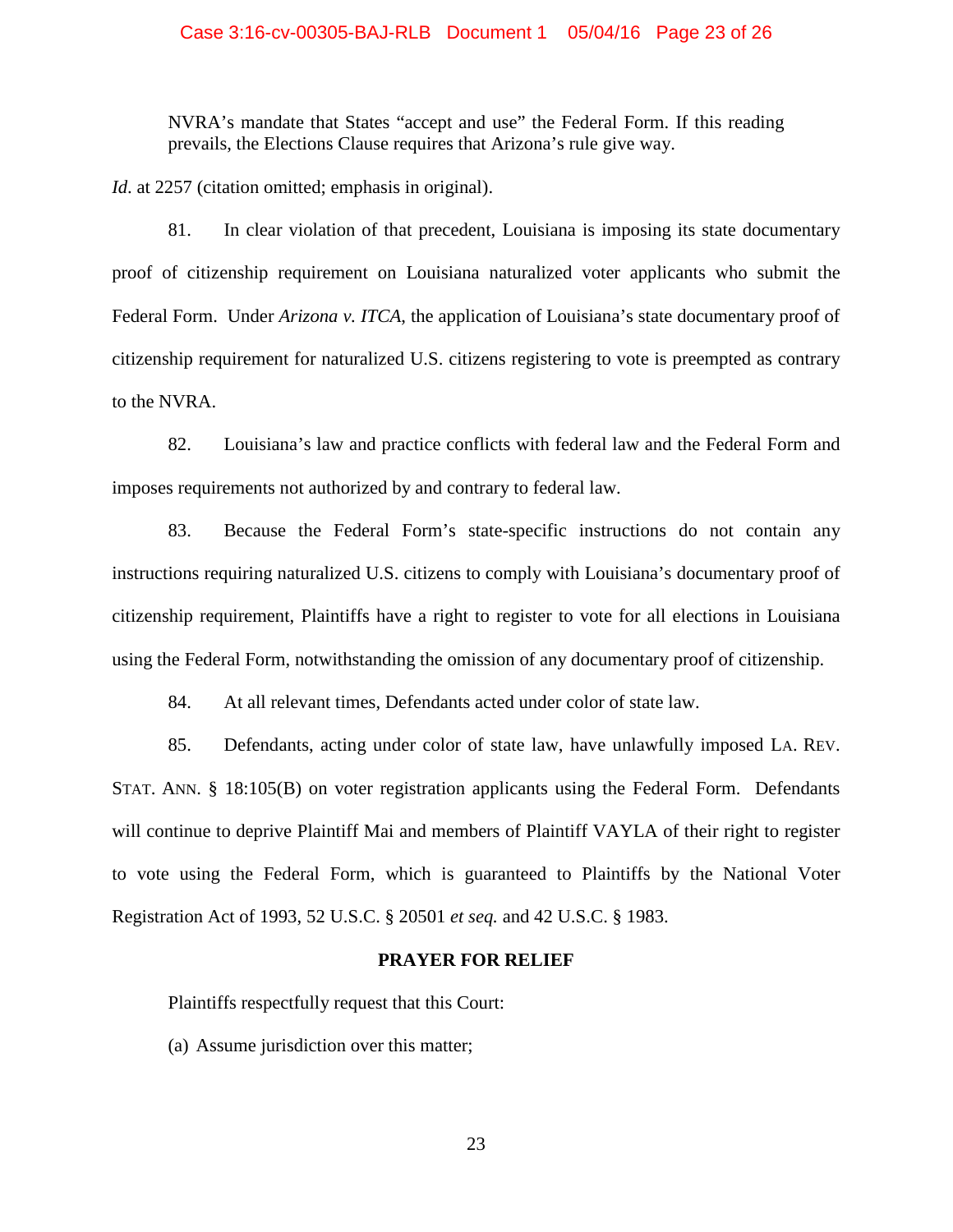- (b) Certify this matter as a class action pursuant to Rule  $23(a)$  and  $23(b)(2)$  of the Federal Rules of Civil Procedure;
- (c) Appoint counsel as class counsel pursuant to Federal Rule of Civil Procedure  $23(g)$ ;
- (d) Declare that Louisiana's documentary proof of citizenship requirement, LA. REV. STAT. ANN. § 18:105(B), violates the Fourteenth Amendment and 52 U.S.C. § 10101(a)(2)(A), and is preempted by the National Voter Registration Act, 52 U.S.C. §§ 20501 *et seq.* and the Elections Clause, U.S. CONST., art. I, § 4 cl. 1;
- (e) Issue a preliminary injunction, later to be made permanent, enjoining Defendants' enforcement of LA. REV. STAT. ANN. § 18:105(B) and requiring Defendants Louisiana Secretary of State Tom Schedler and Louisiana Commissioner of Elections Angie Rogers, their respective agents, officers, employees, successors, and all persons acting in concert with them to register naturalized U.S. citizens who register to vote in Louisiana by any means without requiring any documentary proof of U.S. citizenship;
- (f) Issue a preliminary injunction, later to be made permanent, enjoining Defendants Louisiana Secretary of State Tom Schedler and Louisiana Commissioner of Elections Angie Rogers, their respective agents, officers, employees, successors, and all persons acting in concert with them from requiring documentary proof of U.S. citizenship and/or inquiry into the birthplace of voter registration applicants who use the National Mail Voter Registration Form;
- (g) Issue an order requiring Defendant Secretary of State Schedler to issue a directive to all of the parish Registrar of Voters offices announcing the judgment in this case and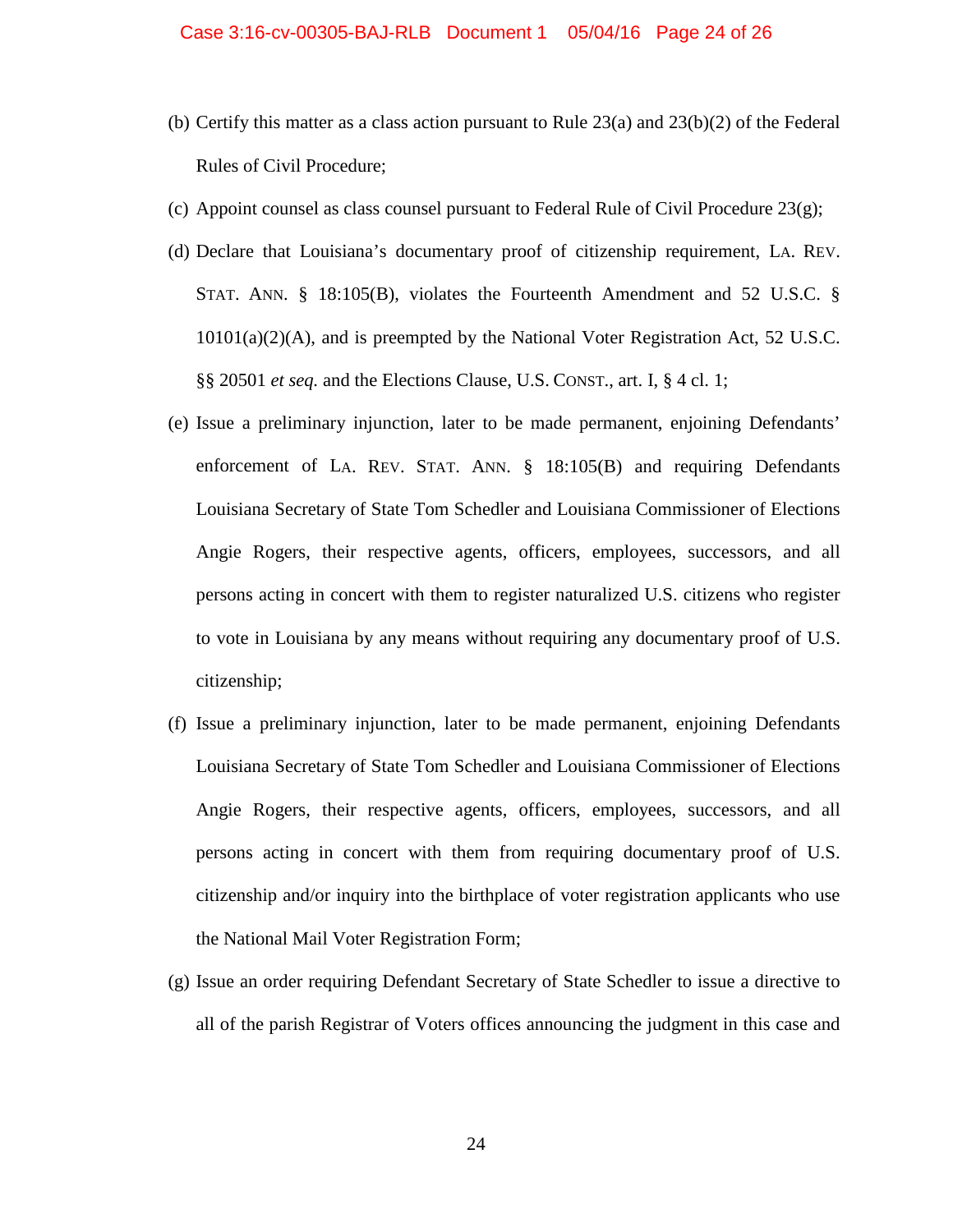to provide new training and guidance for the Registrar of Voters offices and the volunteer poll workers who serve in elections;

- (h) Grant Plaintiffs their reasonable costs and attorneys' fees incurred in bringing this action pursuant to 42 U.S.C. § 1988, 28 U.S.C. § 1920, and as otherwise permitted by law; and
- (i) Grant such other relief as this Court deems just and proper.

DATED: May 4, 2016 Respectfully submitted,

## */s/ Sara H. Godchaux*

Sara H. Godchaux Louisiana Bar No. 34561 Southern Poverty Law Center 1055 St. Charles Avenue, Suite 505 New Orleans, LA 70130 sara.godchaux@splcenter.org Phone: (504) 486-8982, ext. 225 Fax: (504) 486-8947

Naomi Tsu\* GA Bar No. 507612 Southern Poverty Law Center 1989 College Ave. Atlanta, GA 30317 naomi.tsu@splcenter.org Phone: (404) 521-6700 Fax: (404) 221-5847

Jon Sherman\* D.C. Bar No. 998271 New York Bar No. 4697348 Brittnie Baker\*\* D.C. Bar Application Pending Florida Bar No. 0119058 Fair Elections Legal Network 1825 K St. NW, Suite 450 Washington, DC 20006 jsherman@fairelectionsnetwork.com bbaker@fairelectionsnetwork.com Phone: (202) 331-0114